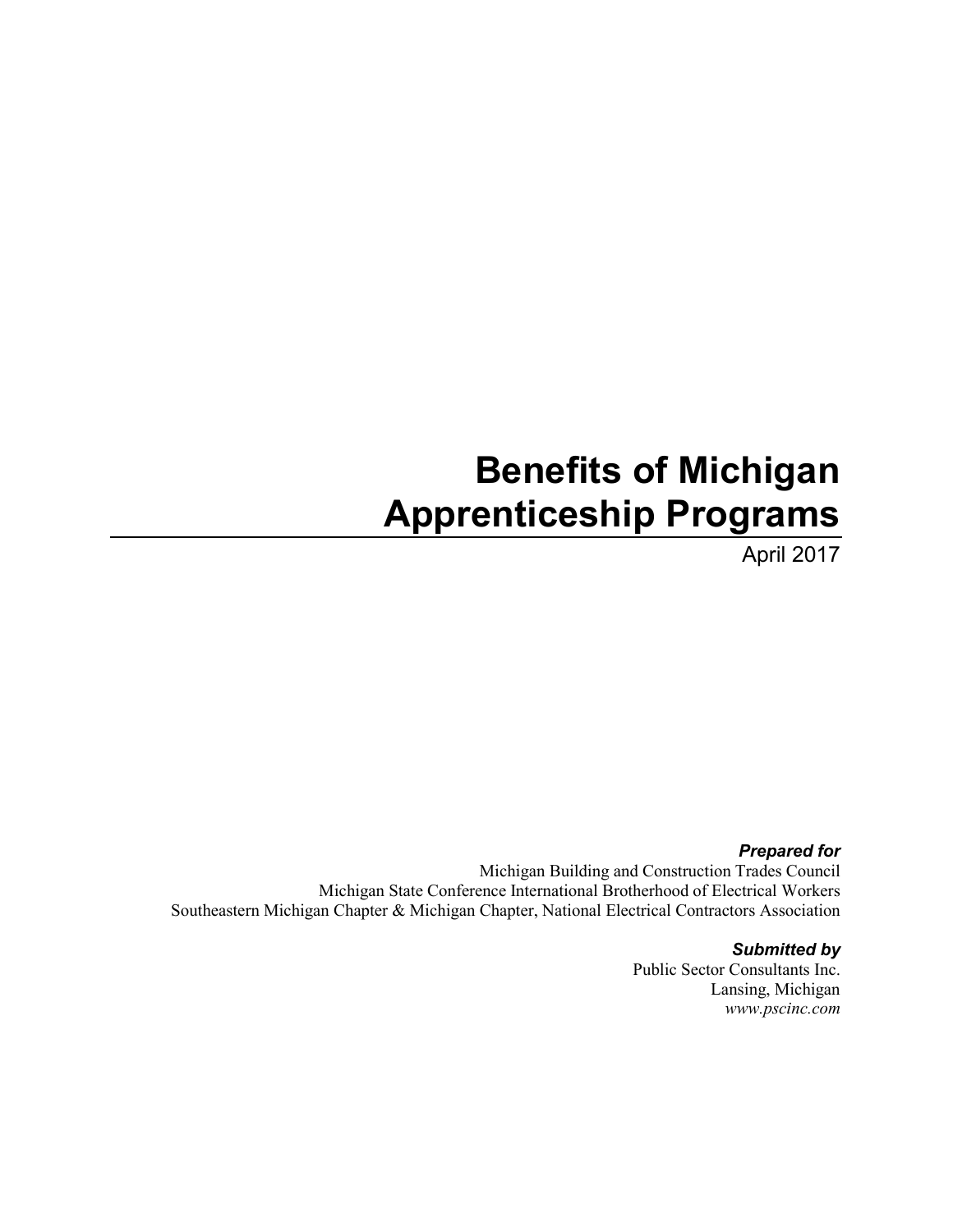- Registered apprenticeship programs are an important tool for developing a skilled workforce. Apprenticeship programs consist of a combination of on-the-job training and classroom instruction. Workers earn a full-time wage with benefits while they are participating in the programs.
- Registered apprenticeship programs generally last four years, but can run from one to six years. Graduates of registered apprenticeship programs receive a stackable and portable credential that demonstrates their skill level to employers. A stackable credential is a recognized degree or certificate that is part of a sequence of credentials that can be accumulated over time and move an individual along a career pathway (Social Policy Research 2014). Portability means that the credential is recognized and valued by a large number of employers.
- Registered apprenticeship programs compare very favorably with community colleges:
	- Community colleges receive approximately \$11,000 in taxes and tuition per full-time equivalent (FTE) student, while apprenticeship programs do not require funding from taxpayers or students.
	- The completion rate for registered apprenticeship programs is greater than the graduation rate of all but two of Michigan's public community colleges.
	- Completing an apprenticeship program significantly raises a worker's wage. The wage a worker earns upon completing a program is higher on average than the wage of those with an associate's degree who are younger than 40.
- Both union and nonunion employers participate in registered apprenticeship programs. Union programs tend to be more successful:
	- Union programs train 80 percent of apprentices.
	- Union programs train a disproportionate share of women (90 percent) and minorities (87 percent).
	- Apprentices are more likely to complete union programs (42 percent compared to 22 percent).
	- Apprentices earn more after completing union programs (\$22.21 per hour compared to \$14.55 per hour).
- Veterans are well represented in both union and nonunion apprenticeship programs. Veterans make up approximately 6 percent of Michigan apprenticeships, yet only approximately 3 percent of Michigan residents under the age of 55.

# *Overview of Apprenticeship Programs*

A skilled workforce is critical for Michigan's economic future. Skilled workers attract employers to the state, and highly skilled workers earn higher wages. The right skills can help workers and their families achieve the American dream of prosperity through hard work. For much of the 20<sup>th</sup> Century, most workers could gain the skills needed to support a middle-class lifestyle in high school. However, as the economy has evolved, it has become increasingly important for workers to have training beyond high school to be competitive in the workforce. Some level of postsecondary training is now necessary for most workers to be successful.

Two- and four-year colleges come to mind when most people think of postsecondary training. However, apprenticeship programs represent an important alternative to the college path. Apprenticeship programs consist of a combination of on-the-job training and formal classroom instruction. Both the on-the-job training and classroom instruction takes place under the supervision of a journey-level craftsperson or trade professional. Two important aspects of apprenticeship programs make them an especially appealing way for workers to gain skills. First, workers receive practical hands-on training at actual worksites doing real work with a highly skilled supervisor. Second, apprentices earn wages during their training, as opposed to college where workers pay to be trained. Earning a paycheck while being trained makes apprenticeship programs more accessible for many workers, particularly those from low-income families, and those who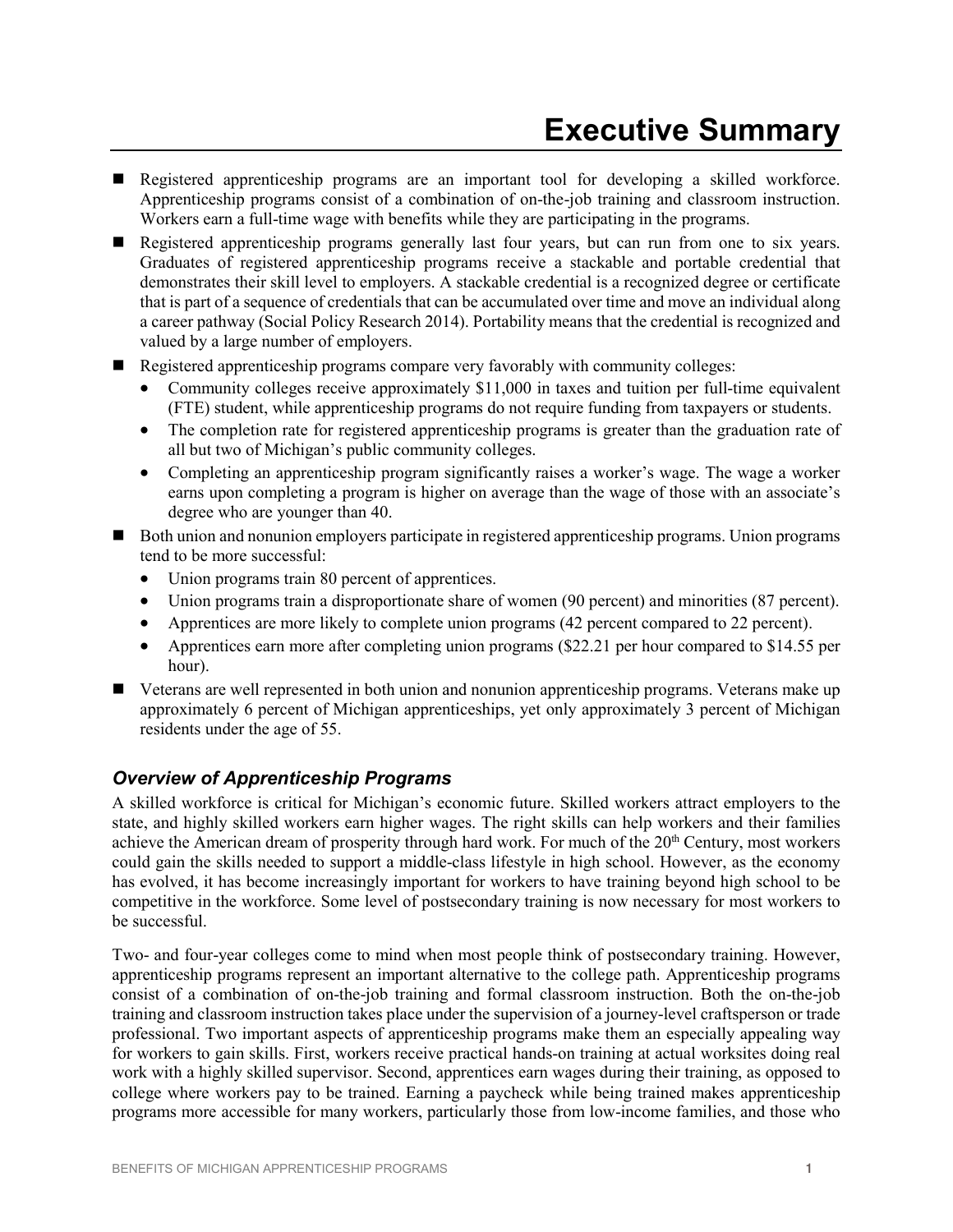are already supporting a family. In a time of rapidly growing student debt, apprenticeship programs can be a very important alternative to the college path.

Apprenticeship programs have their origins in the practice of European craft workers. As America was settled, Europeans brought with them the practice of indenture and the system of master-apprenticeship relations. The term "indenture" comes from the English practice of tearing indentations, or notches, in duplicate copies of apprenticeship forms (Washington State Department of Labor and Industries 2016). The term "journeyperson" (previously "journeyman") dates back to medieval times when skilled craftspeople had to travel from place to place, or journey, to practice their craft.

Originally, indenture agreements bound apprentices to a master for a number of years in exchange for learning a trade. People still enter apprenticeships through indenturing, although these are now employment contracts, and not the agreement to limited servitude that they were in the past. Indenturing takes the form of a written agreement to train for a craft as an apprentice. The apprenticeship agreement is generally an agreement between the apprentice and a joint apprenticeship committee for the full term of the apprenticeship program. Joint apprenticeship committees are generally collaborative efforts between unions and contractors' associations. The agreements can also be made with individual employers. The agreements lay out the terms of employment and the training progression.

A typical career progression for those participating in apprenticeship programs would be: high-school graduate, apprentice, journeyperson, foreperson, superintendent, then general superintendent. Upon completing an apprenticeship program, the worker becomes a journeyperson. A foreperson supervises all journeypersons of a particular trade working on a project. Superintendents and general superintendents manage projects to ensure that they meet established schedules, specifications, methods, and procedures (Greater Michigan Plumbing and Mechanical Contractors Association Inc. 2015).

The U.S. Department of Labor (DOL) has identified more than 250 occupations with registered apprentices (DOL 2013). Many apprenticeships provide the equivalent of a two- or four-year degree; as mentioned, programs can run from one to six years. Upon completing a registered program, apprentices are awarded a nationally recognized credential that is portable and stackable—allowing them to document their skills to future employers. The DOL estimates that completing a registered apprenticeship program can increase lifetime earnings by more than \$300,000 (DOL 2014).

Nationally, there were 447,929 apprenticeships in 2015 (DOL 2016). Most apprenticeship programs require 2,000 hours of training on the job and 144 hours of technical instruction each year. The programs are generally full-time. In some programs, apprentices go to class one or two days per week, while in others they go for a week or two at a time at several points each year (DOL 2013). Nationally, the top ten occupations for apprenticeships were all in the construction trades, with electrician, carpenter, and plumber representing the top three occupations. Exhibit 1 shows the program length and class schedule for a number of Michigan apprenticeship programs.

| <b>Occupation</b>                                                              | <b>Program Length</b> | <b>Class Schedule</b>                       |  |  |
|--------------------------------------------------------------------------------|-----------------------|---------------------------------------------|--|--|
| <b>Bricklayer</b>                                                              | Three years           | One evening class per week                  |  |  |
| <b>Carpenter</b>                                                               | Four years            | Classes one day every two weeks             |  |  |
| <b>Electrician</b>                                                             | Five years            | Classes one day every two weeks             |  |  |
| <b>Millwright</b>                                                              | Four years            | One day class every other week              |  |  |
| <b>Plumber</b>                                                                 | Five years            | 246 hours of classroom instruction per year |  |  |
| SOURCE: Greater Michigan Plumbing and Mechanical Contractors Association, Inc. |                       |                                             |  |  |

# **EXHIBIT 1.** Apprenticeship Program Requirements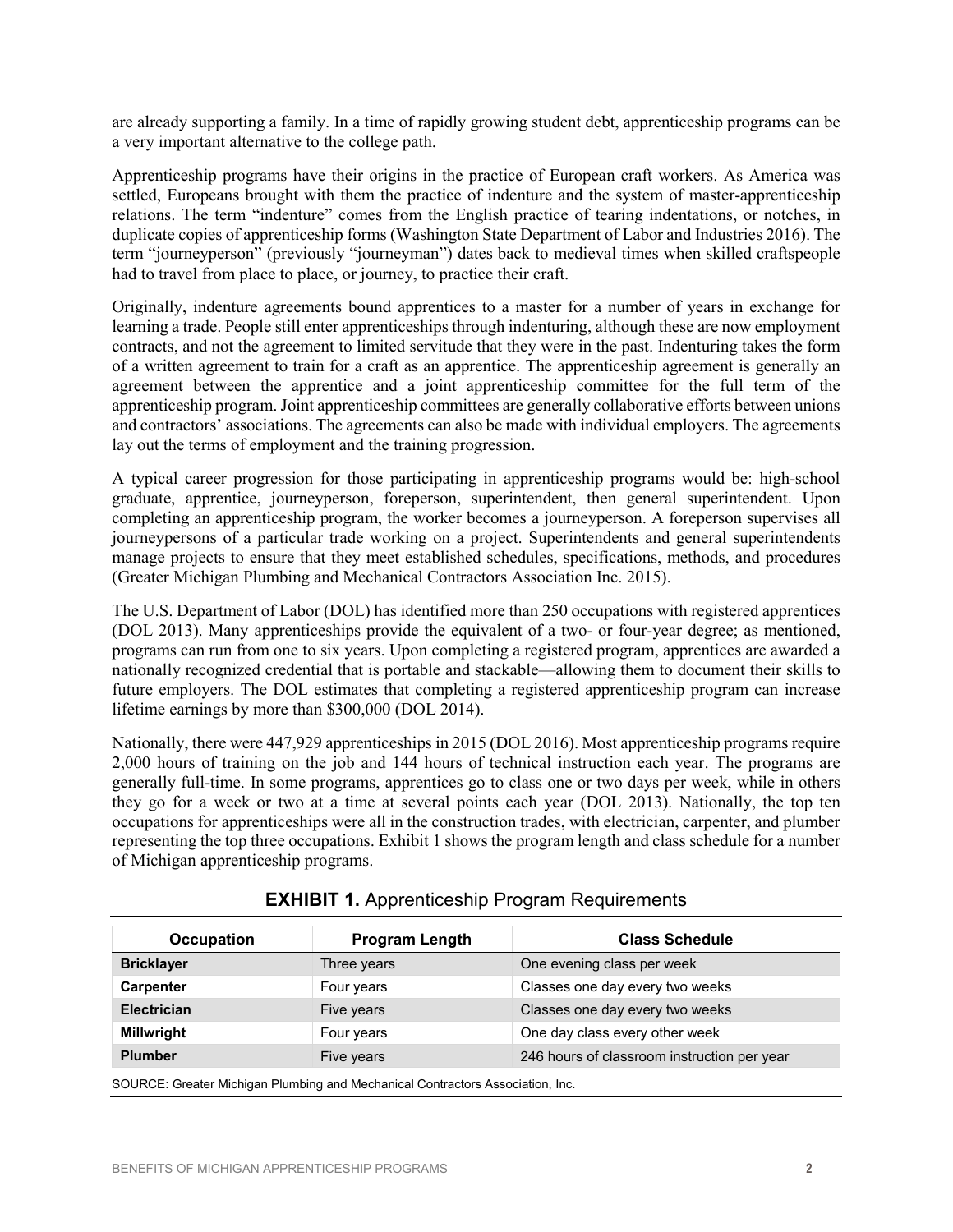# *Union Apprenticeship Programs Compared to Nonunion Apprenticeship Programs*

This paper presents Michigan data for registered apprenticeships for union and nonunion programs. Many aspects of the construction industry are often divided based on the labor employment policies of employers. Basically, employers are classified on whether they are union and nonunion employers, and there are differences in apprenticeship programs that fall along union and nonunion lines. Union and nonunion programs are set up differently, and this difference merits a brief discussion. Union apprenticeship programs are sponsored jointly by unions and the employers with which they collectively bargain. Nonunion apprenticeship programs are generally set up by individual employers—although employers can collaborate and provide programs jointly.

Economic theory suggests that collective bargaining may be an advantageous way to establish apprenticeship programs and other worker training. Economists distinguish between general training that increases a worker's productivity to many firms, and specific training that increases a worker's productivity only at the firm at which he or she is currently employed (Ehrenberg and Smith 1988). When workers receive general training that increases their productivity to a wide range of firms, they can then command higher wages. Therefore, it can be difficult for individual firms to earn a rate of return on investments in general training, since once workers have completed the training, they can command a higher wage in the labor market—and are likelier to change employers to gain better wages. As a result, firms that invest in general training may find that they are training the workers of their competitors, who are earning the return on their investment. This can create a Catch-22 situation. Firms may find an insufficient number of skilled workers in the labor force, but they do not have an incentive to provide the training that would increase worker skills to meet the demand for skilled workers.

Under collective bargaining, a group of employers and employees collectively provide training. Firms and workers share the cost of training and the benefits of increased worker productivity. Since all of the employers bear the cost of the investment in training, no single firm is advantaged or disadvantaged. The data collected by the DOL on registered apprenticeship programs distinguishes between union and nonunion programs, allowing this report to statistically distinguish between these programs. As will be seen, union programs in Michigan appear to be significantly more successful than nonunion programs. Union programs train the vast majority of registered apprentices in Michigan, union apprentices are more likely to complete an apprenticeship program, and they earn a significantly higher wage upon program completion.

The data used for this report are for registered apprenticeships. All union apprenticeships in Michigan are registered, and many nonunion programs are registered as well. However, nonunion employers may offer apprenticeship programs that are unregistered. Given this, the data used in this report may not fully reflect the efficacy of nonunion apprenticeships. There are reasons for employers and employees to prefer registered apprenticeships. First, upon completing a registered apprenticeship program, apprentices earn a nationally recognized credential that is portable and stackable, which is beneficial to both the employee and the employer. <sup>1</sup> The DOL and state agencies will help market registered apprenticeship programs and provide technical assistance (DOL 2016b). The Davis-Bacon and Related Acts, which apply to contractors working on federally funded construction projects, require apprentices to be registered if contractors are going to employ them on this type of work (DOL 2016c). Toward the end of this report, we discuss the limited availability of data on unregistered apprenticeship programs, which suggests a relatively small scope for these programs in Michigan.

 $\overline{a}$ 

 $<sup>1</sup>$  As will be discussed later in this report, nonunion employers have established a group called the National Center for</sup> Construction and Education Research to attempt to provide portable, stackable credentials for nonunion training programs.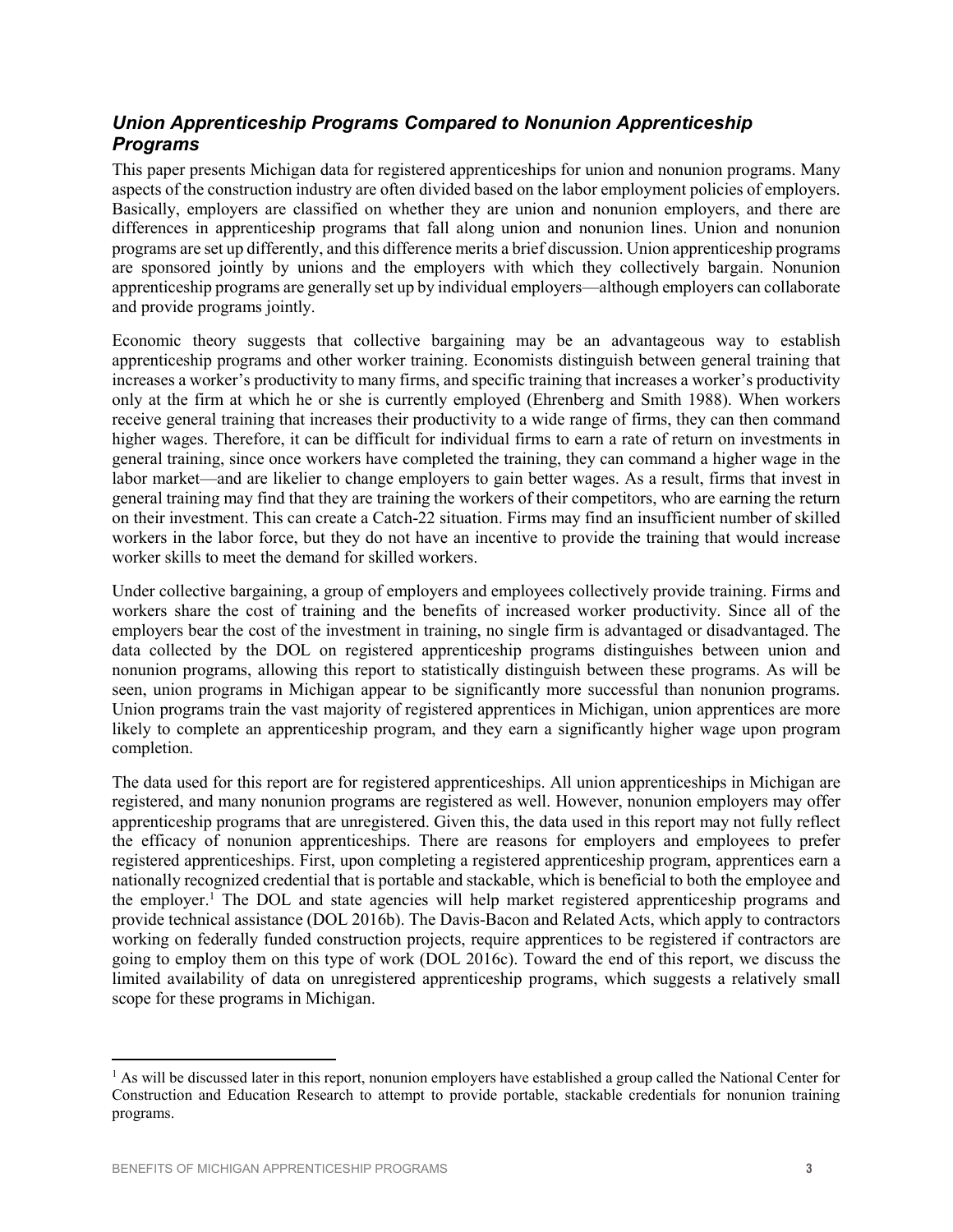# *RAPIDS Data*

The DOL administers registered apprenticeship programs in conjunction with state agencies. In Michigan, apprenticeship programs are promoted by the Workforce Development Agency within the Department of Talent and Economic Development. The DOL compiles data on registered apprenticeships, and these data are available through the Registered Apprenticeship Partners Information Data System (RAPIDS). This report analyzes RAPIDS data for Michigan, which covers registered apprenticeships for 2000 to 2014. Cihan Bilginsoy, a professor of economics at the University of Utah, provided these data.

# *Analysis of Michigan Apprenticeship Programs*

From 2000 to 2014, 31,703 individuals participated in registered apprenticeships in Michigan. During that period, an average of 2,114 new apprenticeships were started each year. The number of new registered apprenticeships dropped during the Great Recession, with just 1,512 apprenticeships started in 2009 and 1,780 in 2010. Since then, however, the number of new apprenticeships has rebounded, with 2,417 new apprenticeships in 2014, the highest number since 2000.

| 2000<br>2001<br>2002<br>2003<br>2004<br>2005<br>2006<br>2007<br>2008<br>2009<br>2010<br>2011 | 1,976<br>2,085<br>1,971<br>991<br>1,172<br>1,903<br>2,001<br>2,172 | 495<br>504<br>381<br>363<br>373<br>350<br>342<br>247 | 2,471<br>2,589<br>2,352<br>1,354<br>1,545<br>2,253<br>2,343 | 80%<br>81%<br>84%<br>73%<br>76%<br>84%<br>85% |
|----------------------------------------------------------------------------------------------|--------------------------------------------------------------------|------------------------------------------------------|-------------------------------------------------------------|-----------------------------------------------|
|                                                                                              |                                                                    |                                                      |                                                             |                                               |
|                                                                                              |                                                                    |                                                      |                                                             |                                               |
|                                                                                              |                                                                    |                                                      |                                                             |                                               |
|                                                                                              |                                                                    |                                                      |                                                             |                                               |
|                                                                                              |                                                                    |                                                      |                                                             |                                               |
|                                                                                              |                                                                    |                                                      |                                                             |                                               |
|                                                                                              |                                                                    |                                                      |                                                             |                                               |
|                                                                                              |                                                                    |                                                      | 2,419                                                       | 90%                                           |
|                                                                                              | 1,939                                                              | 271                                                  | 2,210                                                       | 88%                                           |
|                                                                                              | 1,293                                                              | 219                                                  | 1,512                                                       | 86%                                           |
|                                                                                              | 1,206                                                              | 574                                                  | 1,780                                                       | 68%                                           |
|                                                                                              | 1,707                                                              | 621                                                  | 2,328                                                       | 73%                                           |
| 2012                                                                                         | 1,607                                                              | 481                                                  | 2,088                                                       | 77%                                           |
| 2013                                                                                         | 1,543                                                              | 499                                                  | 2,042                                                       | 76%                                           |
| 2014                                                                                         | 1,913                                                              | 504                                                  | 2,417                                                       | 79%                                           |
| Avg.                                                                                         | 1,699                                                              | 415                                                  | 2,114                                                       | 80%                                           |
| <b>Total</b>                                                                                 | 25,479                                                             | 6,224                                                | 31,703                                                      | 80%                                           |

### **EXHIBIT 2.** Michigan Apprenticeships by Start Year

Of the apprenticeships, 80 percent (25,457) were union programs, while the remainder (6,224) were nonunion. As noted, union apprenticeships are collectively bargained and are funded by union employers and unions, while nonunion apprenticeships are organized and funded by nonunion employers exclusively.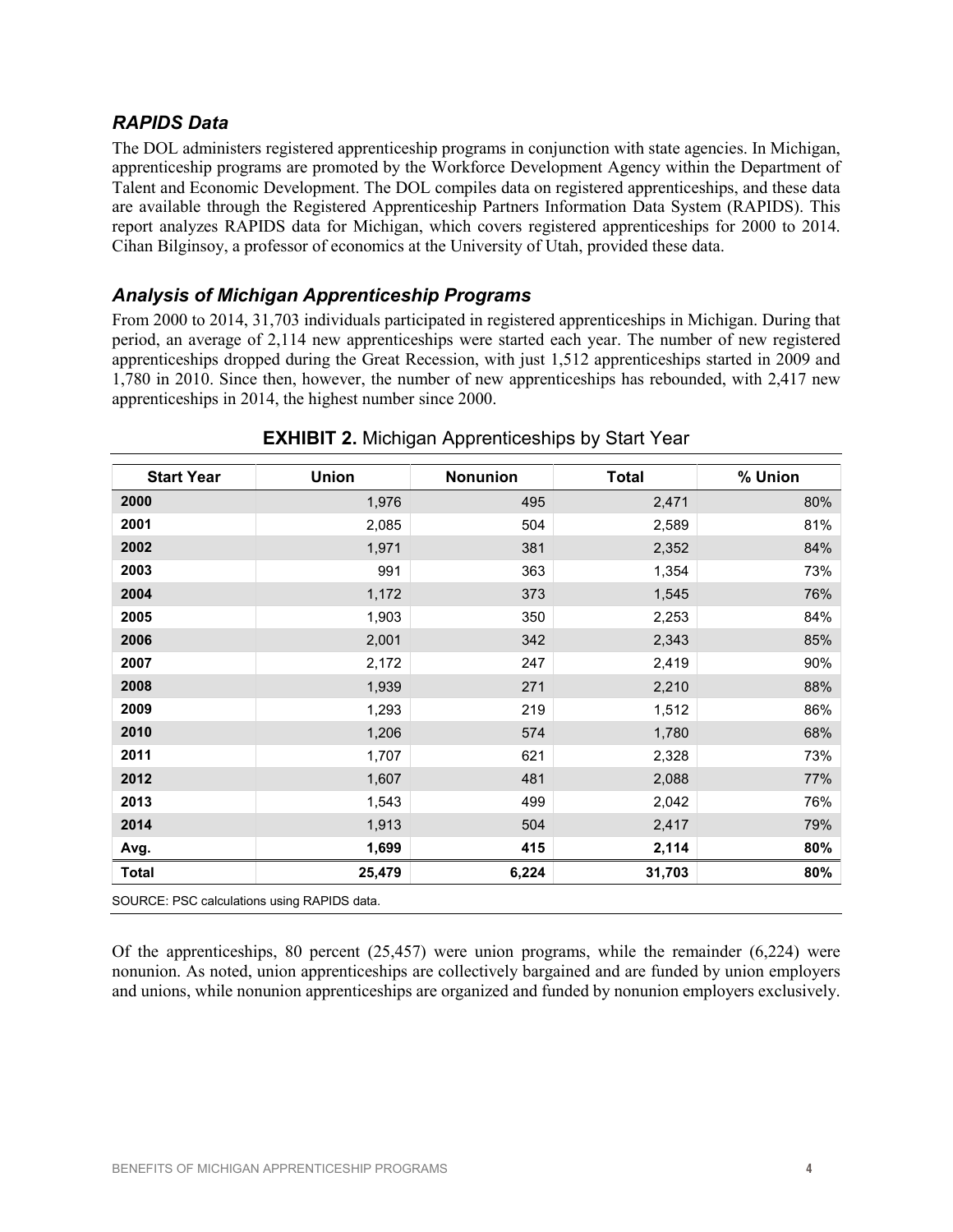

SOURCE: PSC calculations using RAPIDS data.

The top five apprenticeship occupations represent approximately two-thirds of Michigan apprenticeships. These occupations are electrician (22 percent), construction craft laborer (17 percent), carpenter (12 percent), roofer (7 percent), and pipe fitter (7 percent). In all, the RAPIDS database shows apprenticeships for 58 different occupations in Michigan, as seen in Exhibit 4. **Michigan boilermaker apprenticeship data was unavailable since these apprenticeships are reported for the Great Lakes region as a whole. Statistics on boilermaker apprenticeships for the Great Lakes region are reported in Appendix B.**

| <b>Occupation</b>                  | Total | % of Total | <b>Union</b> | <b>Nonunion</b> | % Union |
|------------------------------------|-------|------------|--------------|-----------------|---------|
| Electrician <sup>2</sup>           | 7.006 | 22.1%      | 3.040        | 3.966           | 43%     |
| <b>Construction Craft Laborer</b>  | 5,488 | 17.3%      | 5,452        | 36              | 99%     |
| <b>Carpenter</b>                   | 3,908 | 12.3%      | 3.641        | 267             | 93%     |
| Roofer                             | 2,231 | 7.0%       | 2,156        | 75              | 97%     |
| <b>Pipe Fitter (Construction)</b>  | 2,214 | 7.0%       | 2,007        | 207             | 91%     |
| <b>Sheet Metal Worker</b>          | 1,310 | 4.1%       | 1,082        | 228             | 83%     |
| <b>Plumber</b>                     | 1.064 | 3.4%       | 554          | 510             | 52%     |
| <b>Millwright</b>                  | 886   | 2.8%       | 876          | 10              | 99%     |
| <b>Structural Steel/Ironworker</b> | 821   | 2.6%       | 818          | 3               | 100%    |

|  | <b>EXHIBIT 4. Michigan Registered Apprenticeship by Occupation</b> |  |
|--|--------------------------------------------------------------------|--|
|  |                                                                    |  |

 $\overline{a}$ 

<sup>&</sup>lt;sup>2</sup>The Electrical Administrative Act (MCL 338.883e) requires that any individual employed as an apprentice register within 30 days of employment with the State Electrical Administrative Board. The Michigan Department of Licensing and Regulatory Affairs shall issue a certificate of registration upon receiving proof of the individual's participation in a board-approved program. The board approves any bona fide apprenticeship program that has one registered electrical journeyperson to no more than three apprentices and that meets or exceeds the requirements of those imposed by the Office of Apprenticeship in the U.S. Department of Labor.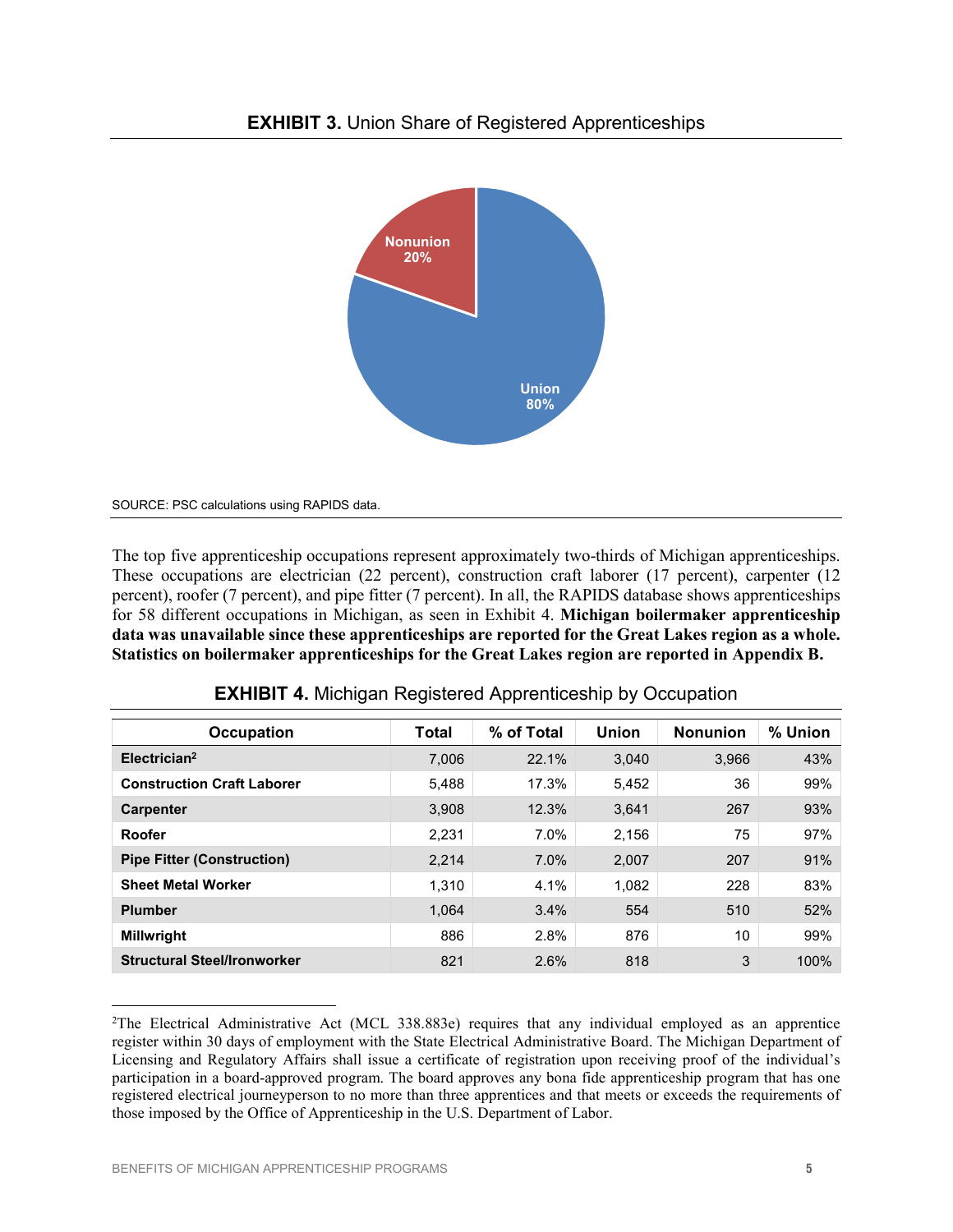| <b>Occupation</b>                                                             | <b>Total</b>   | % of Total | <b>Union</b>             | Nonunion                 | % Union |
|-------------------------------------------------------------------------------|----------------|------------|--------------------------|--------------------------|---------|
| <b>Painter (Construction)</b>                                                 | 609            | 1.9%       | 604                      | 5                        | 99%     |
| <b>Bricklayer (Construction)</b>                                              | 558            | 1.8%       | 532                      | 26                       | 95%     |
| <b>Pipe Fitter-Sprinkler Fitter</b>                                           | 480            | 1.5%       | 213                      | 267                      | 44%     |
| <b>Operating Engineer</b>                                                     | 467            | 1.5%       | 466                      | 1                        | 100%    |
| <b>Floor Layer</b>                                                            | 458            | 1.4%       | 399                      | 59                       | 87%     |
| <b>Residential Electrician</b>                                                | 443            | 1.4%       | 436                      | $\overline{7}$           | 98%     |
| <b>Elevator Constructor Mechanic</b>                                          | 413            | 1.3%       | 405                      | 8                        | 98%     |
| <b>Line Erector</b>                                                           | 402            | 1.3%       | 402                      | $\overline{\phantom{0}}$ | 100%    |
| <b>Tree Trimmer (Line Clear)</b>                                              | 359            | 1.1%       | 359                      | $\overline{\phantom{0}}$ | 100%    |
| <b>Heating and Air-Cond. Inst-Serv</b>                                        | 300            | 0.9%       | 193                      | 107                      | 64%     |
| <b>Insulation Worker</b>                                                      | 280            | 0.9%       | 133                      | 147                      | 48%     |
| <b>Cement Mason</b>                                                           | 249            | 0.8%       | 243                      | 6                        | 98%     |
| <b>Ornamental Ironworker</b>                                                  | 220            | 0.7%       | 220                      |                          | 100%    |
| <b>Glazier</b>                                                                | 216            | 0.7%       | 215                      | 1                        | 100%    |
| <b>Pipe Coverer and Insulator</b>                                             | 136            | 0.4%       | 136                      |                          | 100%    |
| Tuckpointer, Cleaner, Caulker                                                 | 129            | 0.4%       | 118                      | 11                       | 91%     |
| <b>Tile Finisher</b>                                                          | 119            | 0.4%       | 79                       | 40                       | 66%     |
| <b>Drywall Applicator</b>                                                     | 114            | 0.4%       | 87                       | 27                       | 76%     |
| <b>Reinforcing Metal Worker</b>                                               | 103            | 0.3%       | 103                      |                          | 100%    |
| <b>Tile Setter</b>                                                            | 86             | 0.3%       | 53                       | 33                       | 62%     |
| Rigger                                                                        | 85             | 0.3%       | 85                       | $\overline{\phantom{0}}$ | 100%    |
| <b>Stationary Engineer</b>                                                    | 77             | 0.2%       | 77                       | -                        | 100%    |
| <b>Assembler, Metal Building</b>                                              | 74             | 0.2%       | 74                       | $\overline{\phantom{0}}$ | 100%    |
| <b>Painter-Decorator (Painter</b><br><b>Construction) (Hy)</b>                | 67             | 0.2%       | 67                       |                          | 100%    |
| <b>Plasterer</b>                                                              | 63             | 0.2%       | 16                       | 47                       | 25%     |
| <b>Residential Carpenter</b>                                                  | 54             | 0.2%       |                          | 54                       | 0%      |
| Painter, Industrial Coating, and Lining<br><b>Application Specialist (Hy)</b> | 51             | 0.2%       | 51                       | $\overline{\phantom{0}}$ | 100%    |
| Electrician (Hy)                                                              | 28             | 0.1%       | 28                       |                          | 100%    |
| <b>Residential Carpenter Specialist (Hy)</b>                                  | 25             | 0.1%       |                          | 25                       | $0\%$   |
| <b>Pavement Striper</b>                                                       | 20             | 0.1%       |                          | 20                       | 0%      |
| <b>Refrigeration Mechanic (Equip.)</b>                                        | 14             | 0.0%       | $\overline{\phantom{a}}$ | 14                       | 0%      |
| <b>Taper</b>                                                                  | 9              | 0.0%       | 9                        |                          | 100%    |
| <b>HVACR</b>                                                                  | 8              | 0.0%       | 8                        | $\overline{\phantom{0}}$ | 100%    |
| Electrician, Maintenance                                                      | $\overline{7}$ | 0.0%       |                          | $\overline{7}$           | 0%      |
| <b>Fence Erector</b>                                                          | $\overline{7}$ | 0.0%       | $\overline{7}$           | $\overline{\phantom{0}}$ | 100%    |
| <b>Terrazzo Finisher</b>                                                      | $\overline{7}$ | 0.0%       | $\overline{7}$           |                          | 100%    |
| <b>Truck Driver, Heavy</b>                                                    | $\overline{7}$ | 0.0%       |                          | 7                        | 0%      |
| <b>Refrigeration Mechanic (Any Ind.)</b>                                      | $\,6$          | 0.0%       | $\sqrt{3}$               | $\mathfrak{S}$           | 50%     |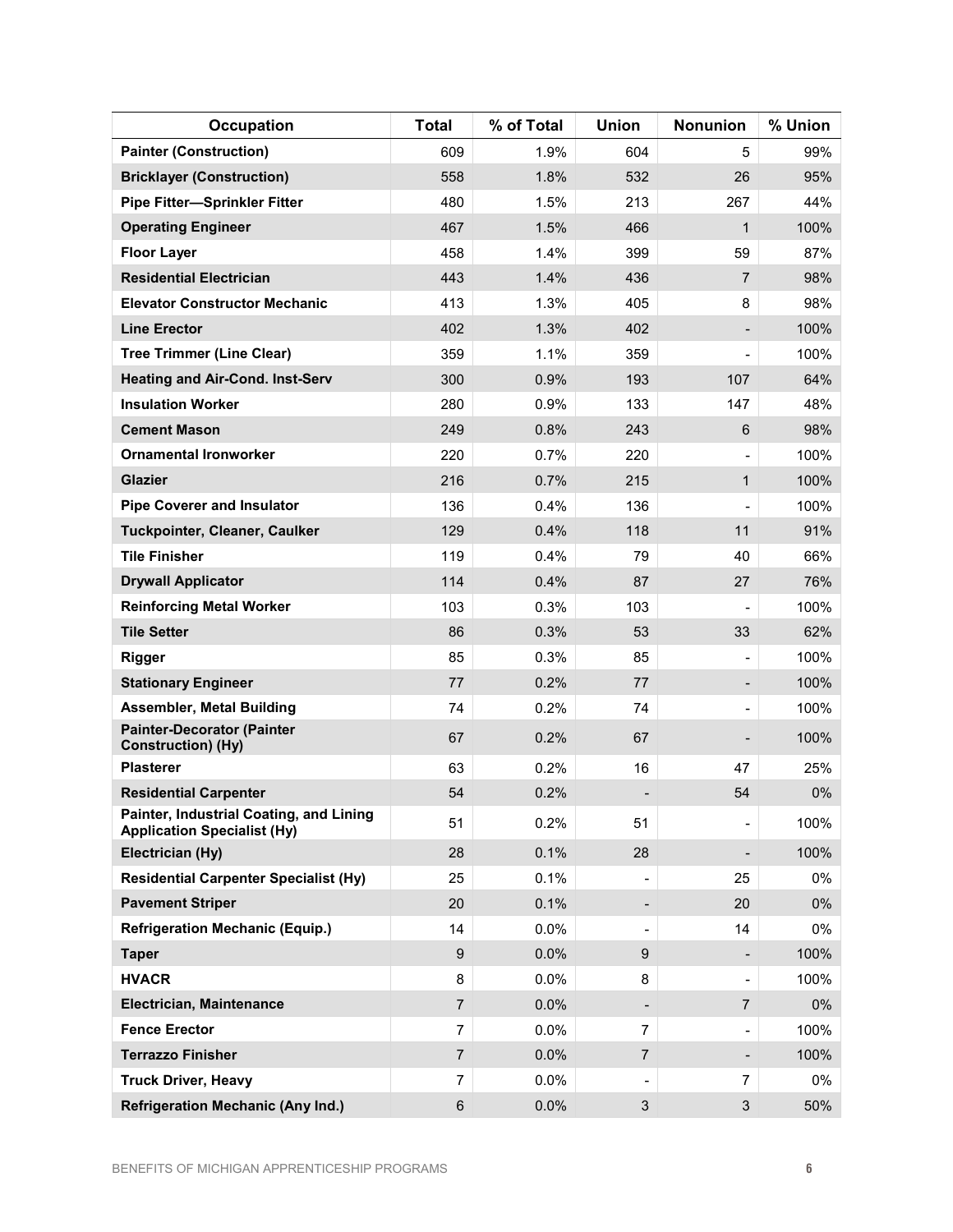| <b>Occupation</b>                    | Total  | % of Total | <b>Union</b>   | <b>Nonunion</b> | % Union |
|--------------------------------------|--------|------------|----------------|-----------------|---------|
| Fitter I (Any Ind.)                  | 5      | $0.0\%$    | 5              | -               | 100%    |
| <b>Elevator Repairer</b>             | 4      | 0.0%       | 4              |                 | 100%    |
| Glazier (Hy)                         | 4      | $0.0\%$    | 4              | -               | 100%    |
| Drywall Finisher (Taper) (Hy)        | 3      | 0.0%       | 3              |                 | 100%    |
| <b>Operating Engineer (Hy)</b>       | 2      | $0.0\%$    | $\overline{2}$ | -               | 100%    |
| <b>Reinforcing Metal Worker (Hy)</b> | 2      | 0.0%       | $\overline{2}$ |                 | 100%    |
| Lather                               | 1      | $0.0\%$    | 1              | -               | 100%    |
| <b>Marble Setter</b>                 |        | 0.0%       | 1              |                 | 100%    |
| Painter, Hand (Any Ind.)             | 4      | $0.0\%$    | 4              | -               | 100%    |
| <b>Marble Finisher</b>               |        | 0.0%       | 1              |                 | 100%    |
| <b>Carpenter, Piledriver</b>         |        | 0.0%       | 1              |                 | 100%    |
| <b>Totals</b>                        | 31,703 |            | 25,479         | 6,224           | 80%     |

SOURCE: PSC calculations using RAPIDS data. Hy after the occupation title indicates that the program uses a hybrid approach that requires a minimum number of on-the-job-learning hours and related technical instruction to demonstrate competency in the defined subject areas.

Completing an apprenticeship program leads to a substantial increase in an employee's wages. Beginning apprentices often earn 45 to 50 percent of journeyperson wages. The wages they earn go up each year that they participate in the program. In addition to their wages, workers also earn fringe benefits including insurance, vacation time, and pension benefits (Plumbing and Mechanical Contractors Association Inc. 2015). On average, workers completing an apprenticeship program saw their wages increase by 51 percent, from \$14.20 per hour to \$21.42 per hour. For union apprentices, the increase was 53 percent, with wages rising from \$14.55 to \$22.21 per hour, while for nonunion apprentices, the increase was 30 percent, from \$11.22 per hour to \$14.55 per hour. Apprentices completing union programs earned approximately 50 percent more upon program completion than apprentices completing nonunion programs.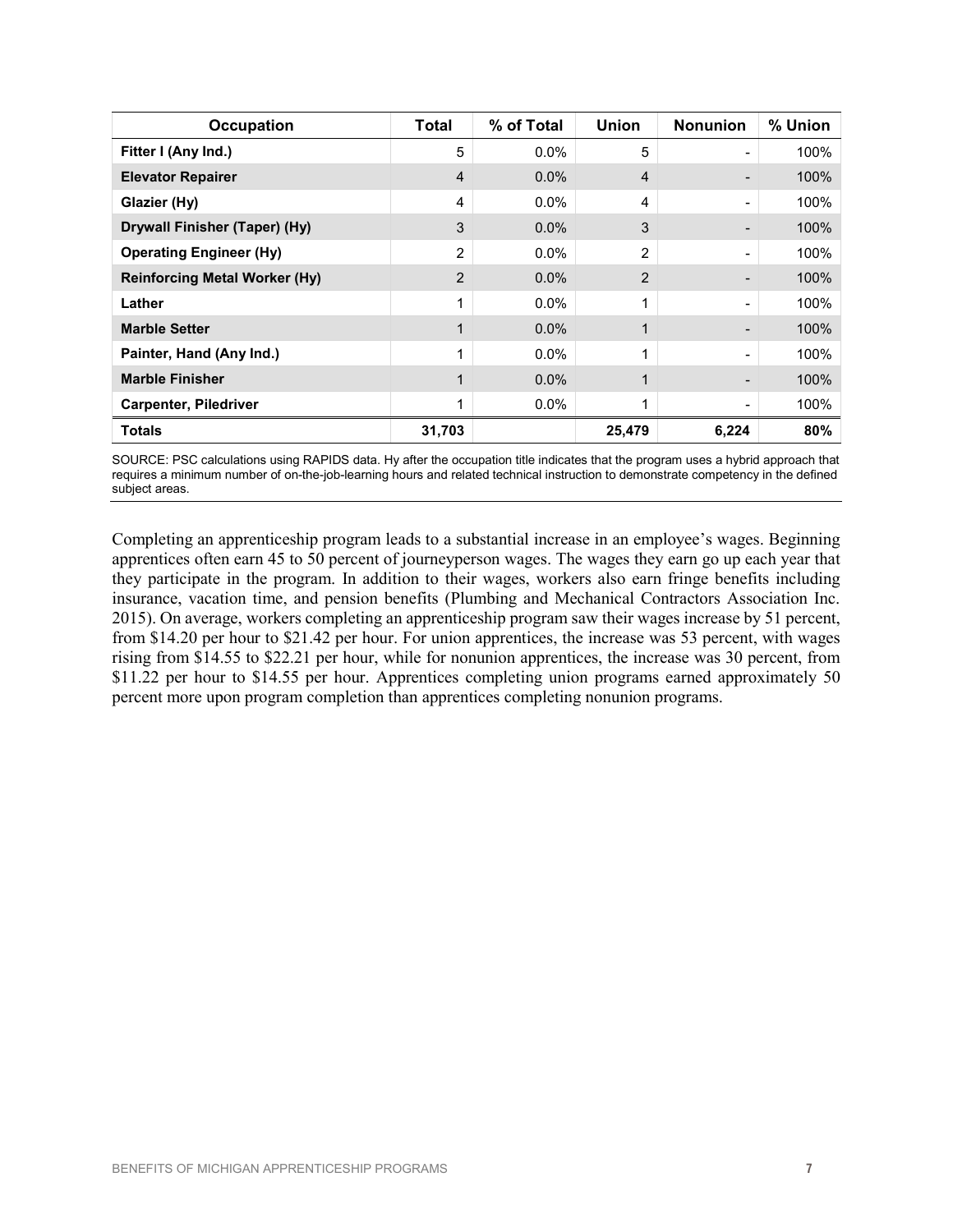

# **EXHIBIT 5.** Starting and Ending Wages for Registered Apprenticeships

SOURCE: PSC calculations using RAPIDS data.

The highest ending wages for those completing apprenticeship programs were for elevator construction mechanics at \$24.45 per hour. The lowest ending wage was residential electricians, with an ending wage of \$13.33 per hour. Starting and ending wages for apprenticeship programs with at least 40 people completing the program are contained in Exhibit 6.

## **EXHIBIT 6.** Starting and Ending Wage for Apprenticeship Programs with at Least 40 Successful Completers

| <b>Occupation</b>                     | <b>Number</b><br><b>Completers</b> | <b>Starting Wage</b> | <b>Ending Wage</b> | % Change |
|---------------------------------------|------------------------------------|----------------------|--------------------|----------|
| <b>Elevator Constructor Mechanic</b>  | 200                                | \$18.50              | \$24.45            | 32.2%    |
| <b>Pipe Fitter (Construction)</b>     | 1,159                              | \$15.81              | \$23.82            | 50.6%    |
| <b>Plumber</b>                        | 377                                | \$14.84              | \$23.63            | 59.2%    |
| <b>Operating Engineer</b>             | 178                                | \$18.72              | \$23.25            | 24.2%    |
| <b>Heating and Air-Cond Inst-Serv</b> | 115                                | \$16.17              | \$23.10            | 42.8%    |
| <b>Tree Trimmer (Line Clear)</b>      | 152                                | \$15.01              | \$22.98            | 53.1%    |
| <b>Millwright</b>                     | 475                                | \$15.85              | \$22.07            | 39.3%    |
| Roofer                                | 369                                | \$15.29              | \$22.01            | 44.0%    |
| <b>Line Erector</b>                   | 244                                | \$15.45              | \$21.76            | 40.9%    |
| <b>Sheet Metal Worker</b>             | 587                                | \$13.52              | \$21.69            | 60.4%    |
| <b>Glazier</b>                        | 138                                | \$14.71              | \$21.48            | 45.9%    |
| <b>Electrician</b>                    | 2,226                              | \$13.05              | \$21.30            | 63.2%    |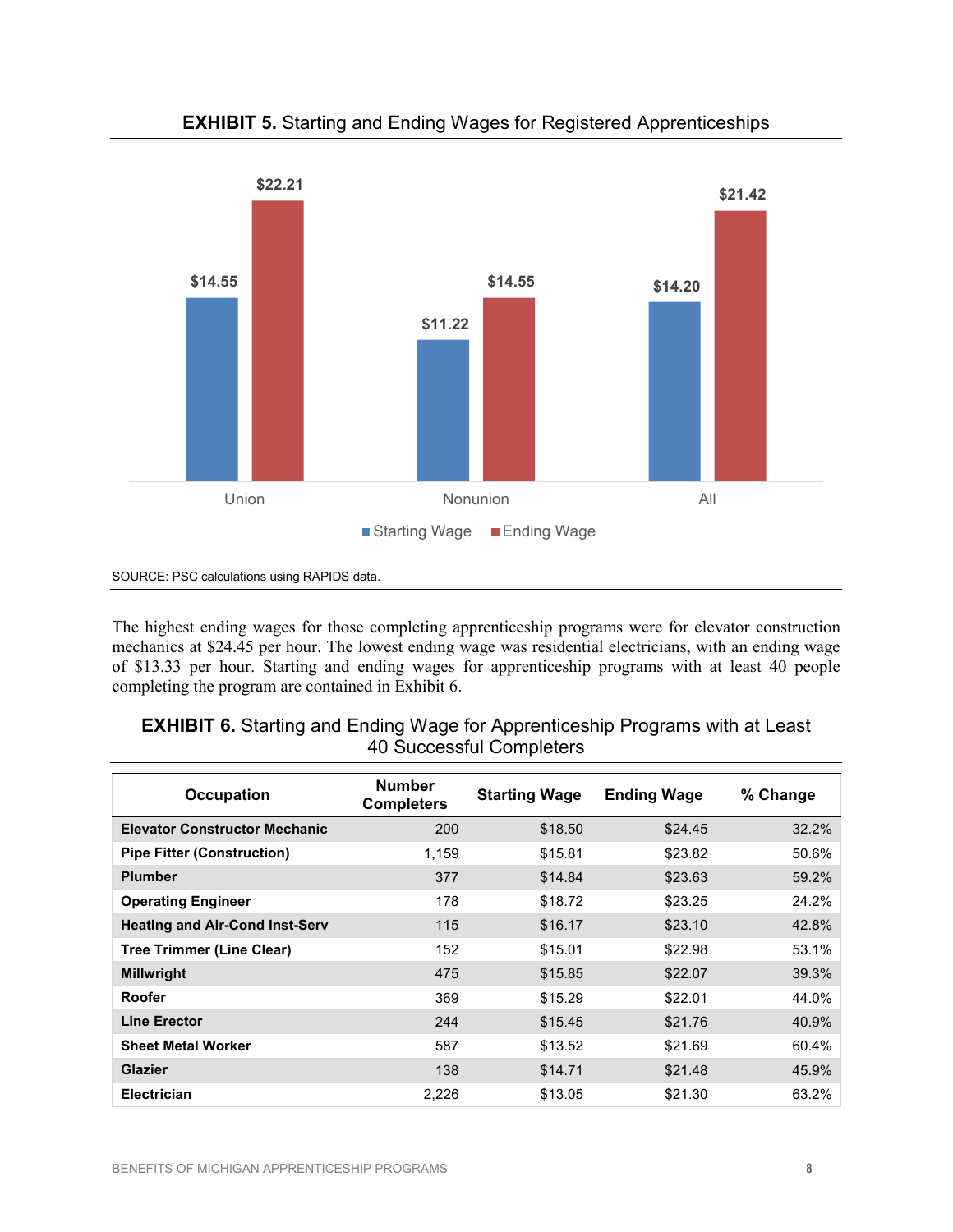| <b>Pipe Fitter-Sprinkler Fitter</b>         | 148   | \$12.33 | \$21.21 | 72.0% |
|---------------------------------------------|-------|---------|---------|-------|
| <b>Construction Craft Laborer</b>           | 165   | \$16.23 | \$20.80 | 28.1% |
| <b>Pipe Coverer &amp; Insulator</b>         | 90    | \$14.91 | \$20.65 | 38.5% |
| <b>Structural Steel/Ironworker</b>          | 366   | \$14.01 | \$20.60 | 47.0% |
| <b>Carpenter</b>                            | 1,014 | \$12.19 | \$19.73 | 61.8% |
| <b>Cement Mason</b>                         | 51    | \$16.50 | \$19.63 | 19.0% |
| <b>Painter (Construction)</b>               | 159   | \$13.17 | \$19.23 | 46.1% |
| <b>Bricklayer (Construction)</b>            | 195   | \$14.08 | \$19.04 | 35.2% |
| <b>Insulation Worker</b>                    | 70    | \$12.93 | \$18.78 | 45.2% |
| <b>Floor Layer</b>                          | 93    | \$12.30 | \$18.48 | 50.2% |
| <b>Ornamental Iron Worker</b>               | 96    | \$14.02 | \$18.10 | 29.1% |
| <b>Assembler, Metal Building</b>            | 45    | \$12.79 | \$15.01 | 17.4% |
| <b>Drywall Applicator</b>                   | 40    | \$11.43 | \$13.54 | 18.4% |
| <b>Residential Electrician</b>              | 79    | \$9.64  | \$13.33 | 38.2% |
| SOURCE: PSC calculations using RAPIDS data. |       |         |         |       |

Male workers account for the vast majority of registered apprentices in Michigan, at 97 percent. Michigan apprenticeships are primarily in the construction trades, a traditionally male-dominated industry. The gender imbalance was slightly better for union apprenticeships than for nonunion apprenticeships, with women comprising 3.4 percent of union apprenticeships compared to 1.5 percent of nonunion apprenticeships. As a result, 90 percent of female apprenticeships were in union programs, despite unions representing just 80 percent of total apprenticeships.



# **EXHIBIT 7.** Percent of Registered Apprenticeships Held by Women

SOURCE: PSC calculations using RAPIDS data.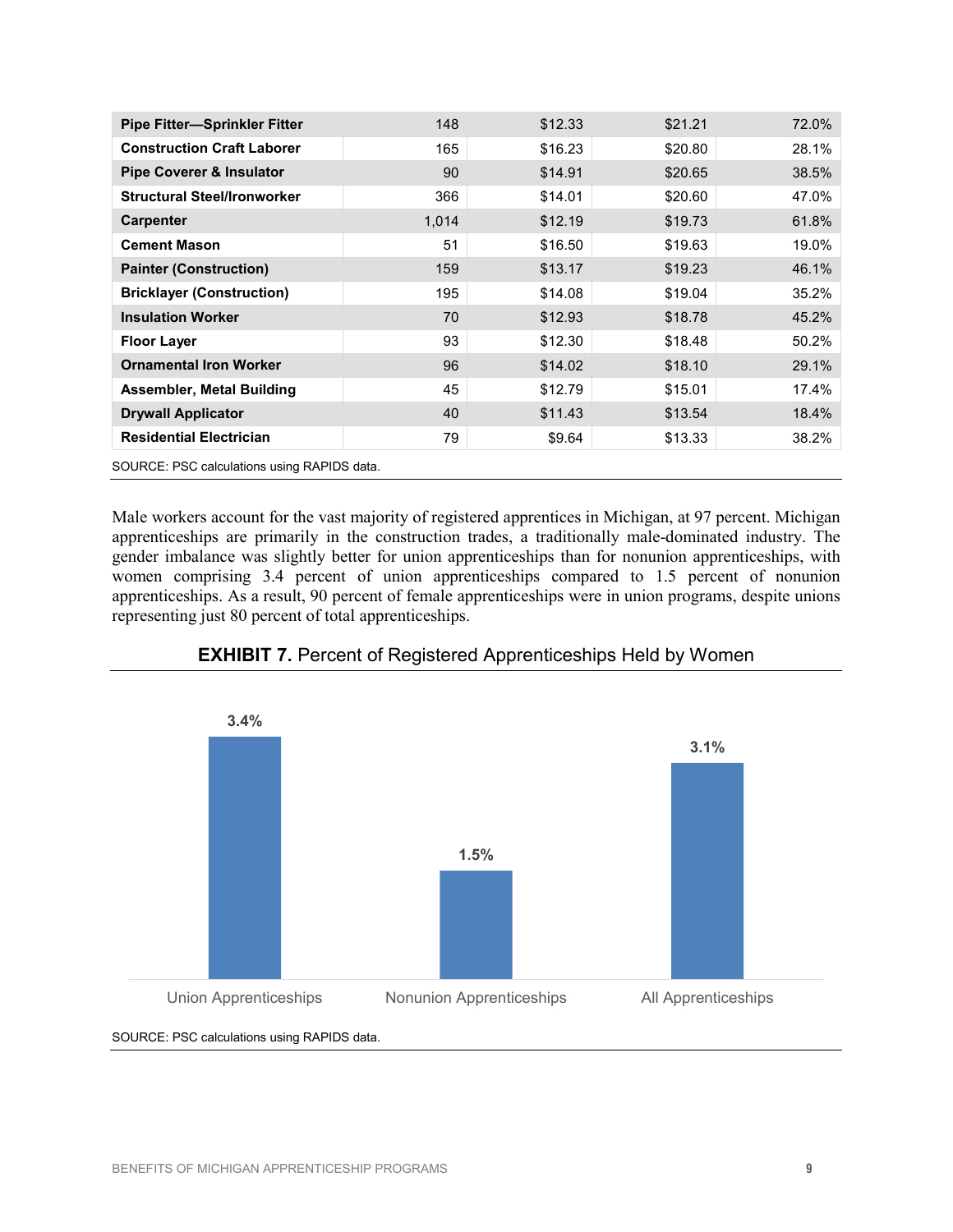



SOURCE: PSC calculations using RAPIDS data.

Approximately 11 percent of registered apprenticeships were held by minorities, while 89 percent were held by individuals classified as white in the RAPIDS data.<sup>3</sup> Approximately 80 percent of Michigan's population is white according to the U.S. Census Bureau (2016), so registered apprenticeships were somewhat less diverse than the state's population as a whole. Union apprentices were a more diverse population than nonunion apprentices, with 12.3 percent of union apprenticeships going to minorities compared to 7.9 percent of nonunion apprenticeships. Unions provided 87 percent of the total apprenticeships going to minorities, despite representing just 80 percent of total apprenticeships.

 $\overline{a}$ <sup>3</sup> Only 83 percent of registered apprenticeships had a code indicating minority status. The RAPIDS data classified apprentices as white, black, Asian, native Hawaiian or Pacific Islander, and American Indian or Alaskan Native.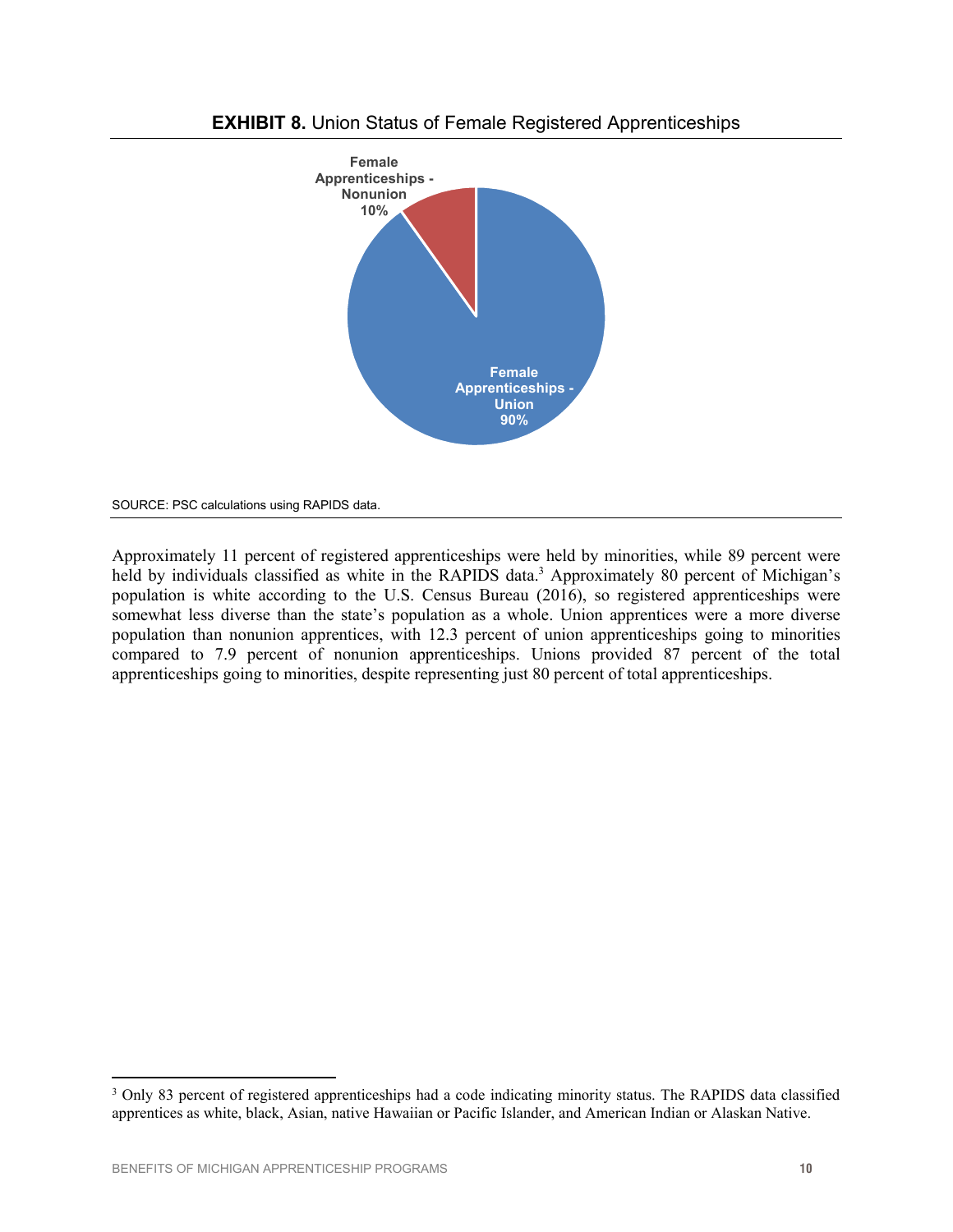

**EXHIBIT 9.** Percent of Registered Apprenticeships Held by Minorities

SOURCE: PSC calculations using RAPIDS data.





SOURCE: PSC calculations using RAPIDS data.

Veterans hold 6.0 percent of registered apprenticeships in Michigan, and veterans make up 8.8 percent of Michigan's adult population. However, veterans tend to be older, while apprentices tend to be younger. Approximately, 70 percent of Michigan veterans are over age of 55, while just 152 of the more than 30,000 apprentices in the RAPIDS data were over 55 (Bureau of Labor Market Initiatives 2013). Based on the age distribution of Michigan's population and the overall veteran population, we estimate that roughly 3 percent of the adult population is a veteran and under the age of 55. Therefore, veterans are actually overrepresented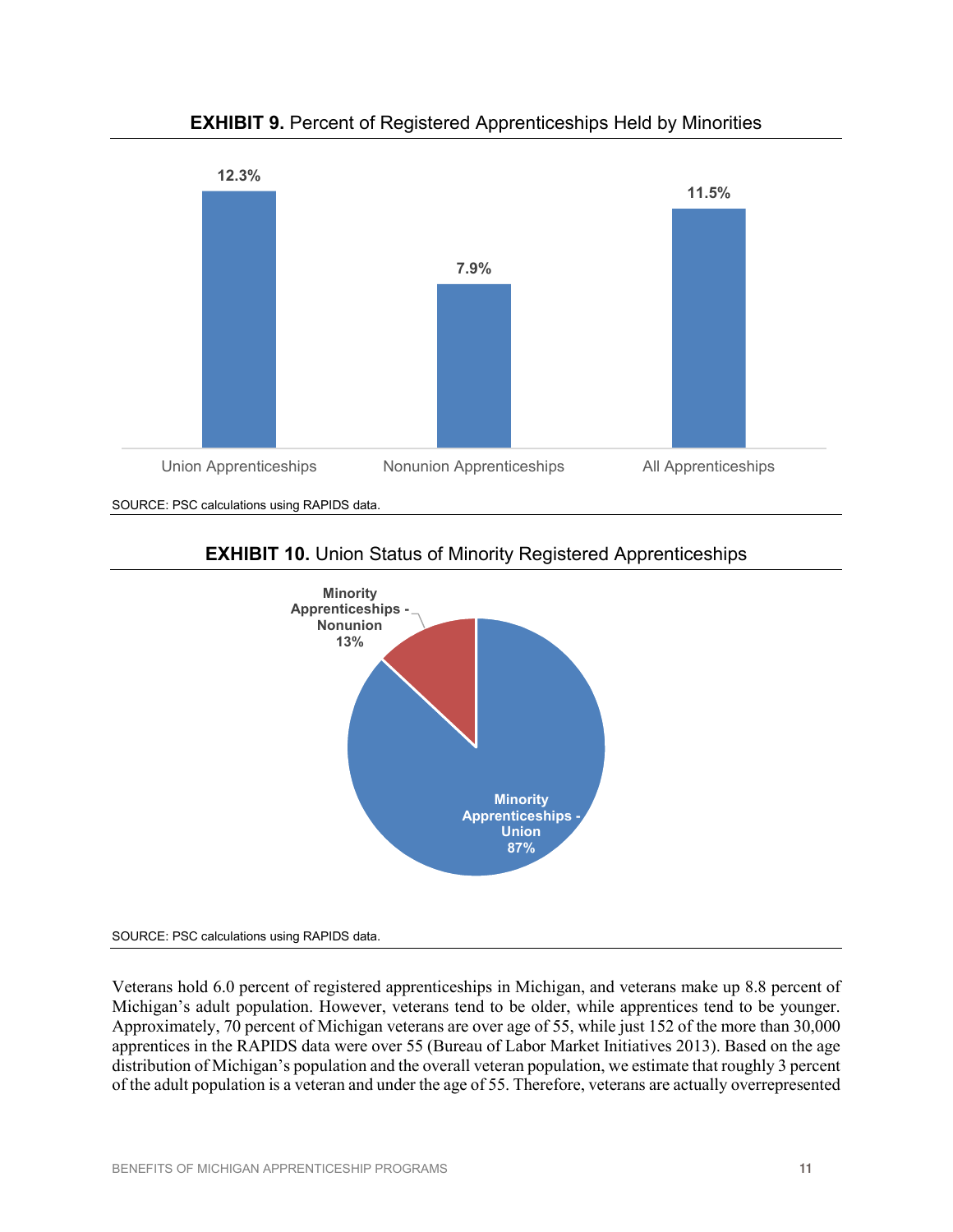in apprenticeships, with the veterans' share of apprenticeships being approximately twice the veterans' share of the overall population under the age of 55.

Union and nonunion apprenticeships have similar shares of veterans, with veterans making up 6.1 percent of union apprenticeships and 5.7 percent of nonunion apprenticeships.

Registered apprentices tend to be young, with roughly half aged 25 and younger, and 84 percent below the age of 36. Nonunion apprentices tend to be younger than union apprentices, with 56 percent of nonunion apprentices aged 25 and younger compared to 49 percent of union apprentices. The relative youth of apprentices is not surprising, since in many ways apprenticeship programs are similar to college. While some college students are older, the vast majority are younger, and this pattern holds true for apprenticeships as well.

|                                             | <b>Percent in Age Bracket</b> |                 |       |  |  |
|---------------------------------------------|-------------------------------|-----------------|-------|--|--|
| Age                                         | <b>Union</b>                  | <b>Nonunion</b> | Total |  |  |
| 25 and under                                | 48.5%                         | 56.0%           | 49.9% |  |  |
| 26 to 35                                    | 34.6%                         | 29.3%           | 33.5% |  |  |
| 36 to 45                                    | 12.8%                         | 10.3%           | 12.3% |  |  |
| 46 to 55                                    | 3.7%                          | 3.8%            | 3.7%  |  |  |
| Over 55                                     | 0.5%                          | $0.6\%$         | 0.5%  |  |  |
| SOURCE: PSC calculations using RAPIDS data. |                               |                 |       |  |  |

**EXHIBIT 11.** Age at Beginning of Registered Apprenticeship

Of the 31,703 registered apprentices in our data set, 51 percent had either successfully completed the program or were still in training. However, a number of those who did not successfully complete their program exited for involuntary reasons, such as death or illness. We estimated the success rate for apprenticeships by first removing the 7,046 apprentices in our data set who were still in a training program. We then removed those who exited for involuntary reasons. As noted, these included those who did not finish due to involuntary reasons, and also included those whose programs were cancelled prior to completion. Our data set included 1,010 apprenticeships that ended for involuntary reasons.

Based on those adjustments, our data set had 23,647 apprentices who were no longer in an apprenticeship program (see Exhibit 12). Of those, 9,029 (38 percent) had successfully completed the program. The success rate for union apprenticeships (42 percent) was significantly higher than for nonunion apprentices (22 percent). **The completion rates for apprenticeship programs by occupation is included in Appendix A (see Exhibit A1).**

|  |  | <b>EXHIBIT 12. Registered Apprenticeship Program Success Rate</b> |  |  |
|--|--|-------------------------------------------------------------------|--|--|
|--|--|-------------------------------------------------------------------|--|--|

| Category        | <b>Total No Longer in Program</b> | <b>Completers</b> | % Success |
|-----------------|-----------------------------------|-------------------|-----------|
| <b>Union</b>    | 19.399                            | 8,085             | 42%       |
| <b>Nonunion</b> | 4.248                             | 944               | 22%       |
| Total           | 23,647                            | 9,029             | 38%       |

SOURCE: PSC calculations using RAPIDS data.

NOTE: Success calculation excludes apprentices still in training programs and those who exited for involuntary reasons.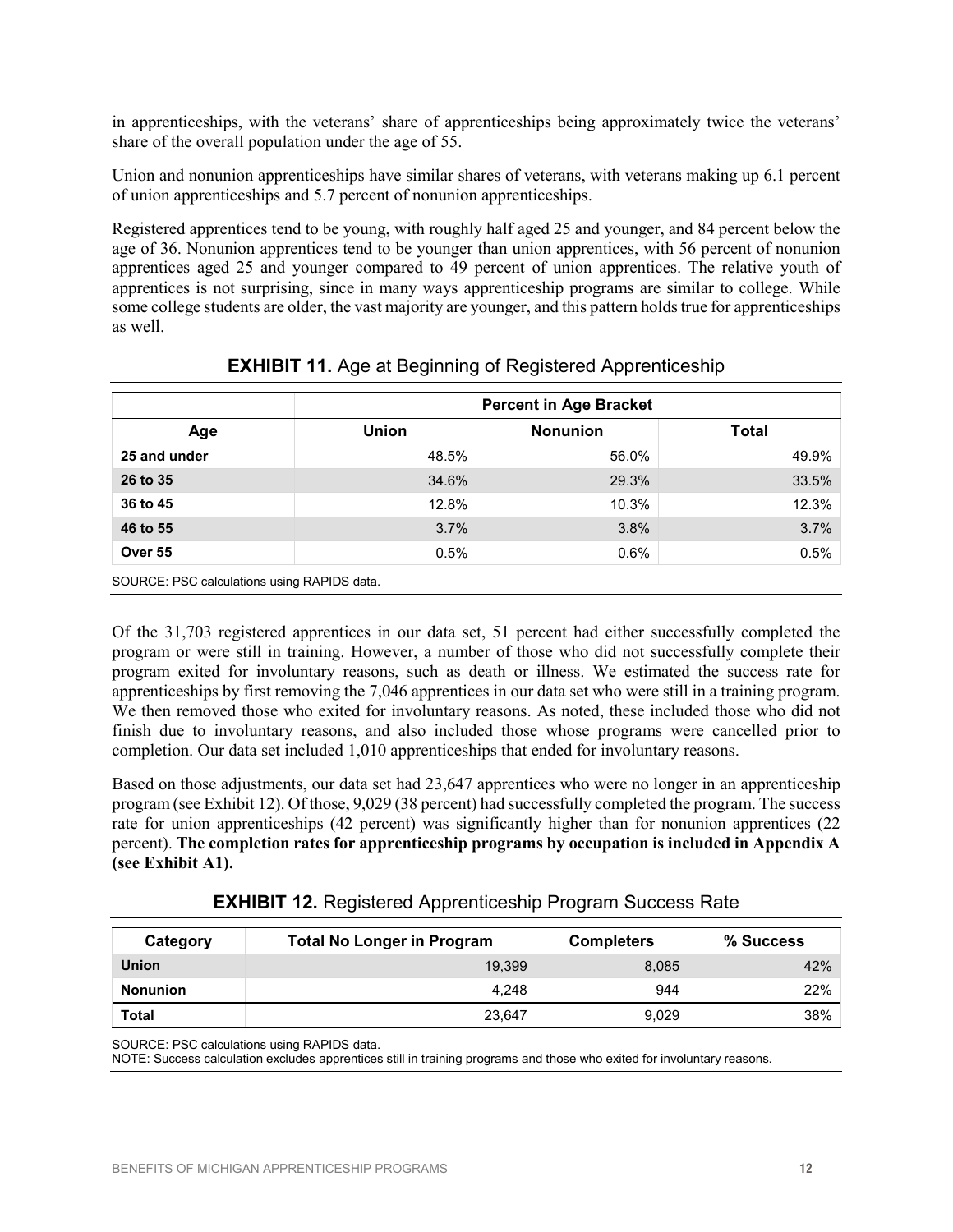As noted in Exhibit 13, state government has divided Michigan into ten prosperity regions, established to encourage economic collaboration among private, public, and nonprofit partners. The state currently organizes a number of initiatives according to this framework, and the regions can be a useful way of dividing the state to see regional variations in various programs.



**EXHIBIT 13.** State of Michigan Prosperity Regions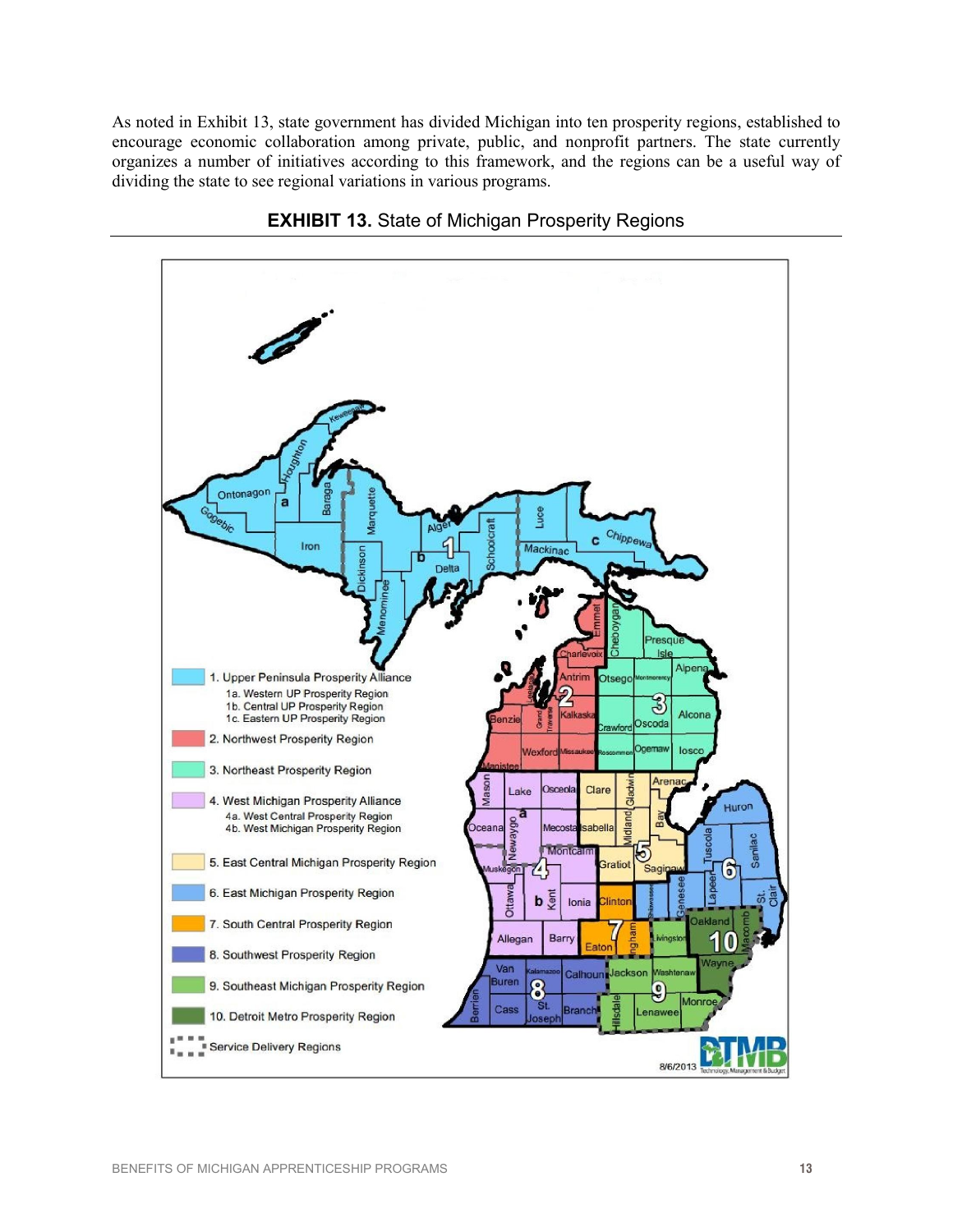Our data set included the city that apprentices indicated when filling in their home address. Using this city name, we determined the corresponding county and prosperity region. We were able to determine the prosperity region for about 85 percent of the registered apprentices. Of course, the home address on the registration form does not necessarily correspond to the county where the apprentices actually works, but it should provide a rough approximation of how registered apprentices are distributed across Michigan. Not surprisingly, the most populous region (Region 10, the Detroit Metro Prosperity Region) is home to the largest number of apprentices, with 31 percent of the total. Region 10 has 39 percent of Michigan's population, however, so the number of apprentices is actually lower than might be expected. The second largest region, the West Michigan Prosperity Region, is slightly overrepresented, with 15 percent of the population and 18 percent of the apprentices.

Apprentices from Regions 2, 3, and 4 are less likely be unionized, with just over half of apprentices from Region 4 in unions and approximately two-thirds of apprentices from Regions 2 and 3 in unions. Approximately eight in ten apprentices are in unions for Regions 7 and 8, and for the remaining regions closer to nine in ten are in unions. Since not all registered apprentices could be allocated to a prosperity region, these results should be interpreted with caution.

| <b>Region</b><br><b>Number</b> | <b>Prosperity Region</b>                   | Union  | <b>Nonunion</b> | Total  | <b>Percent</b><br><b>Union</b> |
|--------------------------------|--------------------------------------------|--------|-----------------|--------|--------------------------------|
| 1                              | <b>Upper Peninsula Prosperity Alliance</b> | 1,345  | 144             | 1.489  | 90%                            |
| 2                              | Northwest Prosperity Region                | 481    | 267             | 748    | 64%                            |
| 3                              | Northeast Prosperity Region                | 275    | 159             | 434    | 63%                            |
| 4                              | West Michigan Prosperity Alliance          | 2,355  | 2,295           | 4,650  | 51%                            |
| 5                              | East Central Michigan Prosperity Region    | 1,938  | 323             | 2,261  | 86%                            |
| 6                              | East Michigan Prosperity Region            | 2,633  | 289             | 2,922  | 90%                            |
|                                | South Central Prosperity Region            | 1.319  | 324             | 1.643  | 80%                            |
| 8                              | Southwest Prosperity Region                | 1,711  | 486             | 2,197  | 78%                            |
| 9                              | Southeast Michigan Prosperity Region       | 1,901  | 224             | 2,125  | 89%                            |
| 10                             | Detroit Metro Prosperity Region            | 7,365  | 866             | 8,231  | 89%                            |
| <b>Total</b>                   |                                            | 21,323 | 5,377           | 26,700 | 80%                            |

**EXHIBIT 14.** Prosperity Region of Registered Apprentices in Michigan

SOURCE: PSC calculations using RAPIDS data.

 $\overline{a}$ 

# *Economic Benefits of Apprenticeship Programs*

Apprenticeship programs provide a large economic benefit to the state of Michigan. They provide postsecondary training to a large cohort of workers without requiring public funds.4 The Workforce Intelligence Network estimates that 37 percent of Michigan job growth over the next five years will be in "middle skills" occupations (2015). Middle-skills occupations require more than a high-school degree, but less than a four-year degree. Community colleges serve as the main provider of middle-skill training, but apprenticeship programs are an important alternative. And of course, classroom training at community colleges or an alternative training center is an important component of apprenticeship training.

<sup>4</sup> Since the cost of apprenticeship programs is built into the cost of labor for construction projects, public money provides some indirect support for apprenticeship programs because some of the cost will be included in the cost of public construction projects that use employers and workers that participate in apprenticeship programs.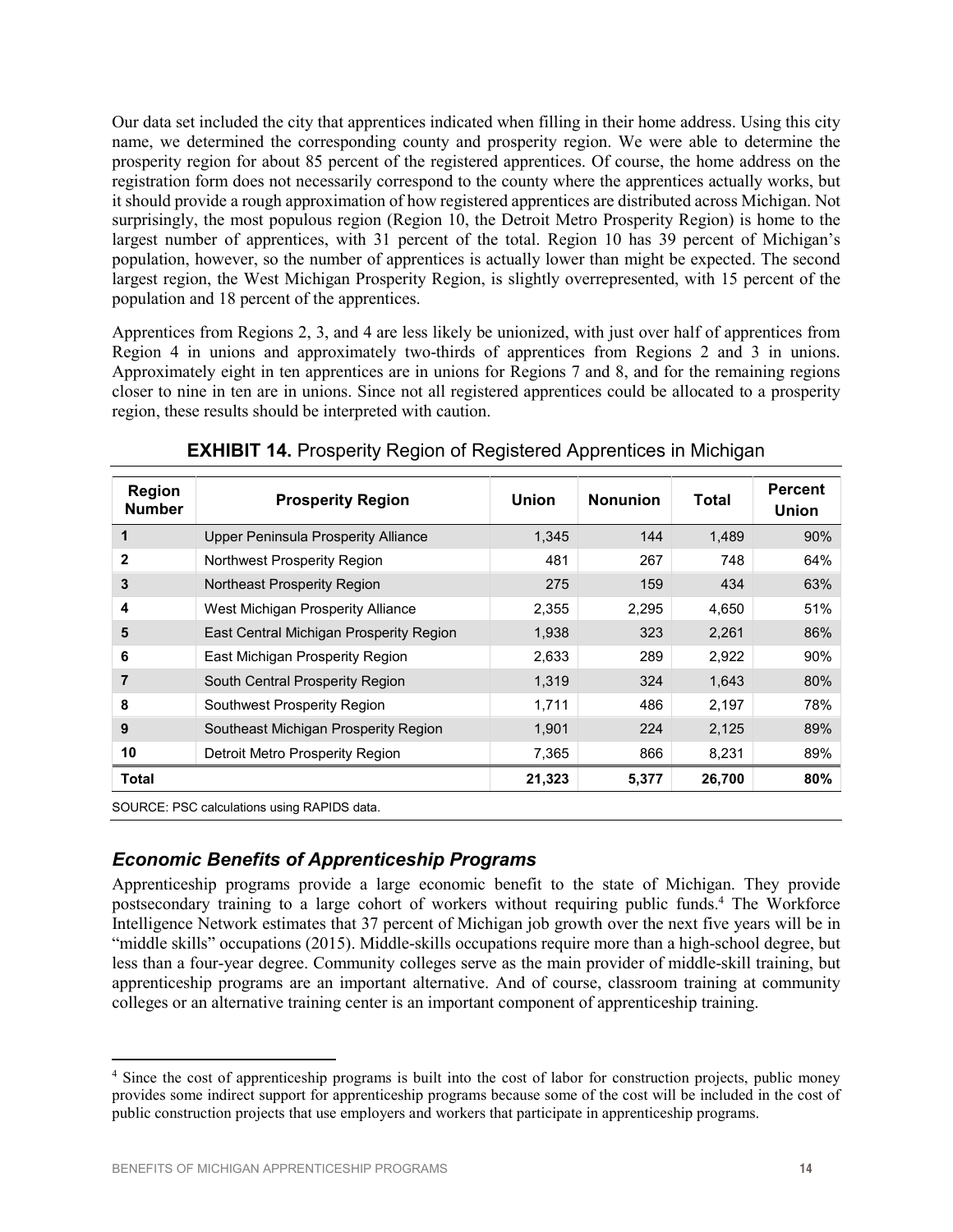# *Importance to Employers*

Employers need access to a skilled workforce. We administered a survey to Michigan employers to ask them how important apprenticeship programs were to their ability to access skilled labor. Our survey is not a random sample of employers, so the results should be interpreted with caution. The sample pool is almost exclusively union employers. However, despite the survey not being random, the responses still illustrate the importance of these programs to some employers.

The National Electrical Contractors Association and the Michigan Building and Construction Trades Council e-mailed the link to the six-question survey to their members; there were 102 responses. The survey results are summarized below:

#### **Question 1: Are you currently participating in an apprenticeship program?**

- $\blacksquare$  Yes: 85.3 percent
- $\blacksquare$  No: 11.8 percent
- Don't know: 2.9 percent

#### **Question 2: How important are apprenticeship programs in meeting your need for skilled labor?**

- Very important: 74.5 percent
- Somewhat important: 18.6 percent
- Not important: 5.9 percent
- Don't know: 1.0 percent

For the responding employers, apprenticeship programs were important, with three-quarters saying the programs were very important and more than nine in ten answering somewhat important or very important.

## **Question 3: How important are apprenticeship programs in recruiting and retaining skilled labor?**

- Very important: 70.9 percent
- Somewhat important: 21.4 percent
- Not important: 5.8 percent
- Don't know: 1.9 percent

Employer answers were similar for this question, with nine in ten indicating that these programs were very or somewhat important to their recruiting and retaining skilled labor.

#### **Question 4: How well trained are the graduates of apprenticeship programs in which you participate?**

- Very well trained: 40.2 percent
- Somewhat well trained: 46.1 percent
- Not well trained: 2.9 percent
- Don't know: 10.8 percent

More than 80 percent of employers indicated that employees were very or somewhat well trained. However, the results were not as positive as for the previous two questions, with only four in ten selecting very well trained.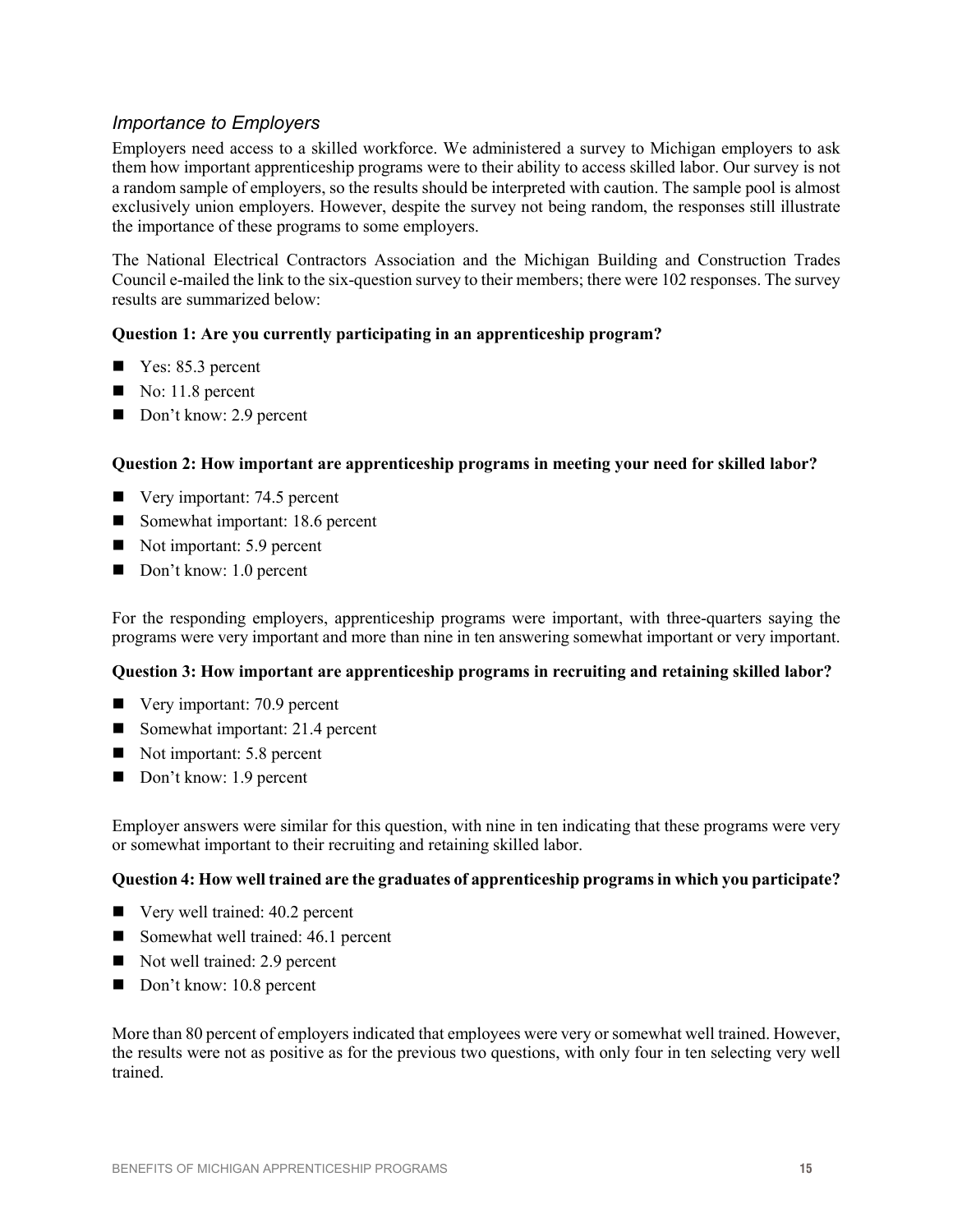#### **Question 5: How much of an issue for you are the costs of apprenticeship programs?**

- Not an issue: 36.3 percent
- $\blacksquare$  Minor issue: 43.1 percent
- Significant issue: 14.7 percent
- Don't know: 5.9 percent

In general, the cost of apprenticeship programs is a relatively minor issue for employers, with just 1 in 7 indicating that cost was a significant issue.

#### **Question 6: Are the apprenticeship programs you are participating in union programs?**

- $\blacksquare$  Yes: 93.1 percent
- $\blacksquare$  No: 1.0 percent
- Don't know: 5.9 percent

Only one of the 96 respondents who answered this question with yes or no was a nonunion employer. Therefore, these results almost exclusively represent the views of union employers, and should not be generalized to include the views of nonunion employers.

In summary, the union employers responding to this survey viewed apprenticeship programs as an important tool for helping them meet their demand for skilled workers, and for recruitment and retention. Employers found graduates somewhat or well trained, and the cost of these programs was only a significant issue for a small share of employers.

# *Comparison to Community Colleges*

Community colleges are an important means for many workers to develop middle skills, so it is natural to compare community colleges to apprenticeship programs. Apprenticeship programs are a complement to community colleges, rather than a substitute for them. Community colleges serve an essential role in the training of Michigan workers, and their scope and reach is much greater than that of apprenticeship programs. In 2015, there were 133,895 FTE students enrolled at Michigan community colleges, a much greater number than were participating in apprenticeship programs; approximately 2,400 workers started an apprenticeship program in 2014. However, because both institutions provide postsecondary training and develop middle-skill workers, community college data can help illustrate the relative success and cost of apprenticeship programs.

|                                 | <b>State</b><br>Appropriation | <b>Property</b><br><b>Taxes</b> | <b>Tuition</b> | Total           |
|---------------------------------|-------------------------------|---------------------------------|----------------|-----------------|
| <b>Community Colleges Total</b> | \$307,191,300                 | \$531,499,183                   | \$643,567,637  | \$1,482,258,120 |
| <b>Average Per FYES</b>         | \$2.294                       | \$3.970                         | \$4.807        | \$11,071        |

**EXHIBIT 15.** Total and Per Student Community College Revenues for 2015

SOURCE: Michigan Workforce Development Agency, 2016

Exhibit 15 shows revenues for the three largest sources of funding for community colleges in Michigan state appropriations, property taxes, and tuition. These three revenue sources represent 95 percent of community college revenues. On average for Michigan community colleges, the state appropriated \$2,294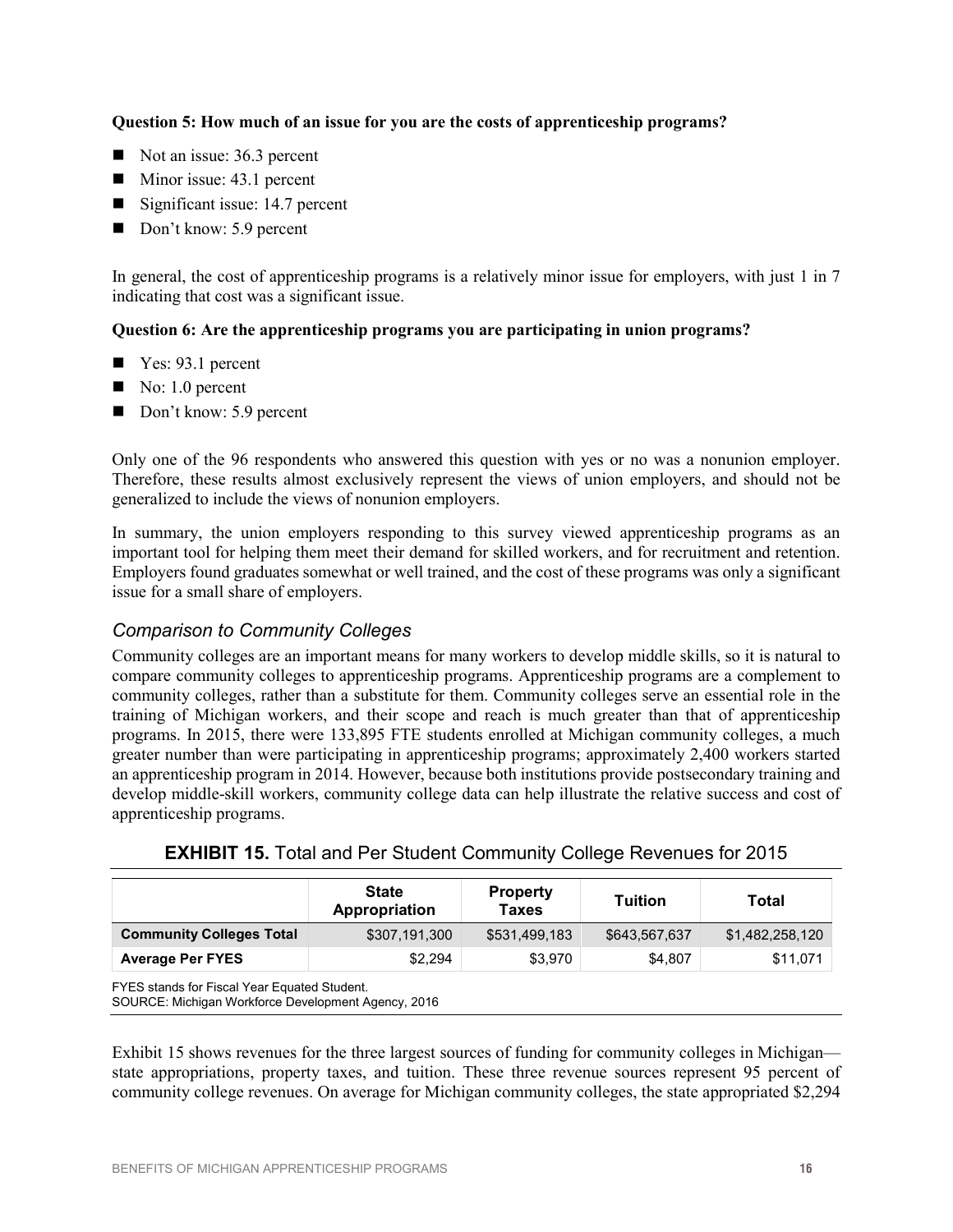per pupil, \$3,970 was raised through property taxes and \$4,807 was raised through tuition, for a total of \$11,071 per student (Michigan Workforce Development Agency 2016).

One of the relative benefits of apprenticeship programs is quite clear from these figures. Apprenticeship programs do not require direct public expenditures, while over \$6,000 in public funds per year is spent for every FTE community college student. In addition, students are paying on average \$4,807 per year to attend community college, while apprentices actually get paid to participate in their programs.

Exhibit 16 shows the graduation rate for Michigan's community colleges. This graduation rate is calculated by the U.S. Department of Education as part of their College Scorecard project (U.S. Department of Education 2016). For two-year colleges, the graduation rate represents the share of students who have completed a degree four years after enrollment. **It does takes some community college graduates longer than four years to graduate, and the data may not adequately reflect those students who transfer to four-year schools rather than graduate from their respective community college.** However, even with those exceptions, the graduation rate published by the U.S. Department of Education is a good metric for comparison purposes.

Recall from Exhibit 12 that the average success rate for registered apprenticeship programs in Michigan was 38 percent, with a success rate of 42 percent for union apprenticeships and 22 percent for nonunion apprenticeships. The union apprenticeship success rate is higher than the graduation rate of all but one of Michigan's community colleges. The completion rate for apprenticeship programs was calculated excluding those who exited for involuntary reasons, such as illness or death. Of course, these factors could also impact the graduation rate of community colleges, making the figures less comparable. However, adding those who did not complete apprenticeship programs for involuntary reasons back into the data to make the results more comparable does not have a significant impact on the apprenticeship completion rate. The completion rate for registered union apprenticeships falls to 41 percent, the nonunion rate to 20 percent, and the overall rate to 37 percent. Therefore, at least for union apprenticeship programs, the rate of success is very favorable when compared to community colleges and is more than double the rate of many schools.

| <b>Community College</b>                  | <b>Undergraduates</b> | <b>Graduation Rate</b> |
|-------------------------------------------|-----------------------|------------------------|
| <b>Alpena Community College</b>           | 1,418                 | 40%                    |
| <b>Bay de Noc Community College</b>       | 2,024                 | 25%                    |
| <b>Bay Mills Community College</b>        | 514                   | 19%                    |
| <b>Delta College</b>                      | 864                   | 22%                    |
| <b>Glen Oaks Community College</b>        | 709                   | 26%                    |
| <b>Gogebic Community College</b>          | 948                   | 47%                    |
| <b>Grand Rapids Community College</b>     | 15,635                | 20%                    |
| <b>Henry Ford Community College</b>       | 12,421                | 12%                    |
| <b>Jackson College</b>                    | 5,180                 | 16%                    |
| <b>Kalamazoo Valley Community College</b> | 9,139                 | 16%                    |
| <b>Kellogg Community College</b>          | 4,986                 | 20%                    |
| <b>Kirtland Community College</b>         | 1,547                 | 28%                    |
| <b>Lake Michigan College</b>              | 3,252                 | 20%                    |
| <b>Lansing Community College</b>          | 13,947                | 17%                    |
| <b>Macomb Community College</b>           | 6,807                 | 21%                    |
| <b>Mid Michigan Community College</b>     | 3,098                 | 19%                    |

### **EXHIBIT 16.** Graduation Rate of Michigan Community Colleges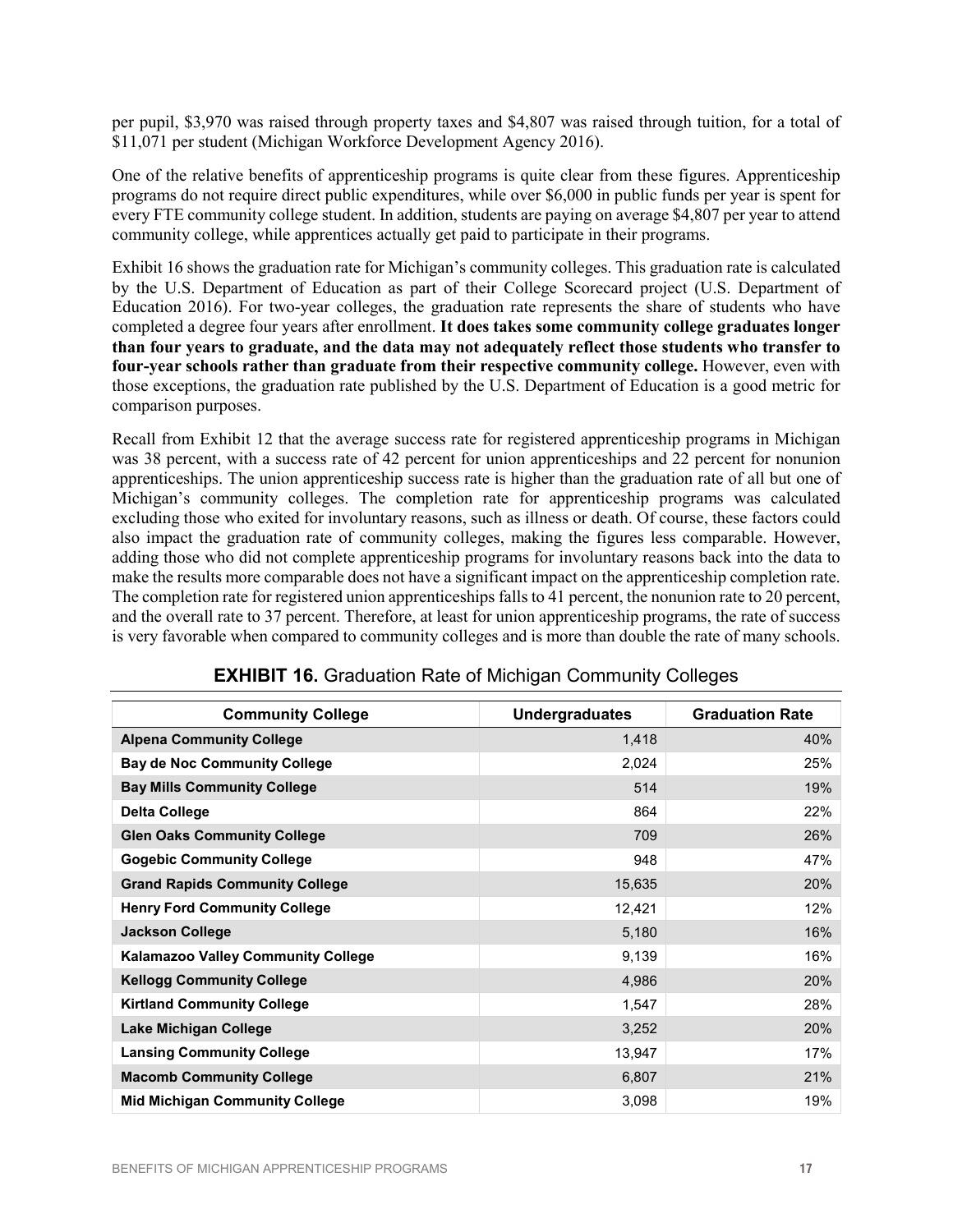| <b>Community College</b>                       | <b>Undergraduates</b> | <b>Graduation Rate</b> |
|------------------------------------------------|-----------------------|------------------------|
| <b>Monroe County Community College</b>         | 2,285                 | 21%                    |
| <b>Montcalm Community College</b>              | 1,643                 | 17%                    |
| <b>Mott Community College</b>                  | 8,349                 | 16%                    |
| <b>Muskegon Community College</b>              | 3,798                 | 19%                    |
| <b>North Central Michigan College</b>          | 2,466                 | 17%                    |
| <b>Oakland Community College</b>               | 15,304                | 17%                    |
| <b>Schoolcraft College</b>                     | 9,535                 | 25%                    |
| <b>St. Clair County Community College</b>      | 3,588                 | 21%                    |
| <b>Southwestern Michigan College</b>           | 2,419                 | 23%                    |
| <b>Washtenaw Community College</b>             | 10,172                | 21%                    |
| <b>Wayne County Community College District</b> | 13,713                | 14%                    |
| <b>West Shore Community College</b>            | 1,167                 | 22%                    |

SOURCE: U.S. Department of Education. https://collegescorecard.ed.gov/search/?state=MI&control=public&sort=name:asc

Earnings for graduates of apprenticeship programs compare favorably with the earnings of graduates of community colleges. We estimated the average earnings for workers in Michigan who have an associate's degree using data from the five-year American Community Survey.<sup>5</sup> We included only those individuals who had an associate's degree as their highest level of educational attainment, and who also were currently working. On average, these workers earned approximately \$39,000 per year.

|  |  | <b>EXHIBIT 17.</b> Earnings of Michigan Workers with an Associate's Degree |  |
|--|--|----------------------------------------------------------------------------|--|
|  |  |                                                                            |  |

| Age                | Avg. Earnings Workers with Associate's Degree |
|--------------------|-----------------------------------------------|
| 30 and under       | \$23,573                                      |
| 31 to 40           | \$37,739                                      |
| 41 to 50           | \$45,295                                      |
| 51 to 65           | \$45,070                                      |
| Over <sub>65</sub> | \$30,051                                      |
| <b>Total</b>       | \$38,752                                      |

SOURCE: PSC calculations using 5-Year American Community Survey Data (2010–2014).

Average wages for those completing apprenticeship programs were \$21.42 per hour, with those completing union apprenticeship programs earning \$22.21 on average and those completing nonunion programs earnings \$14.55 on average (see Exhibit 5). Assuming a 2,080-hour year (52 weeks at 40 hours per week), the average apprenticeship completer's annual earnings would be \$44,553 per year, excluding overtime. This is more than the average for workers with an associate's degree who are aged 40 or less, and it compares favorably with older workers, being just slightly below the average for workers aged 41 to 65. Recall that apprentices tend to be young, so the best comparisons are likely those aged 40 and lower. Successful completers also likely see their wages rise as they gain additional training and experience, so their wages may be significantly higher as they progress through their careers.

 $\overline{a}$ 

<sup>5</sup> The five-year American Community Survey for 2010–2014 was used to estimate the average earnings for worker's with associate's degrees. These data were downloaded from IPUMS USA (https://usa.ipums.org/usa/cite.shtml).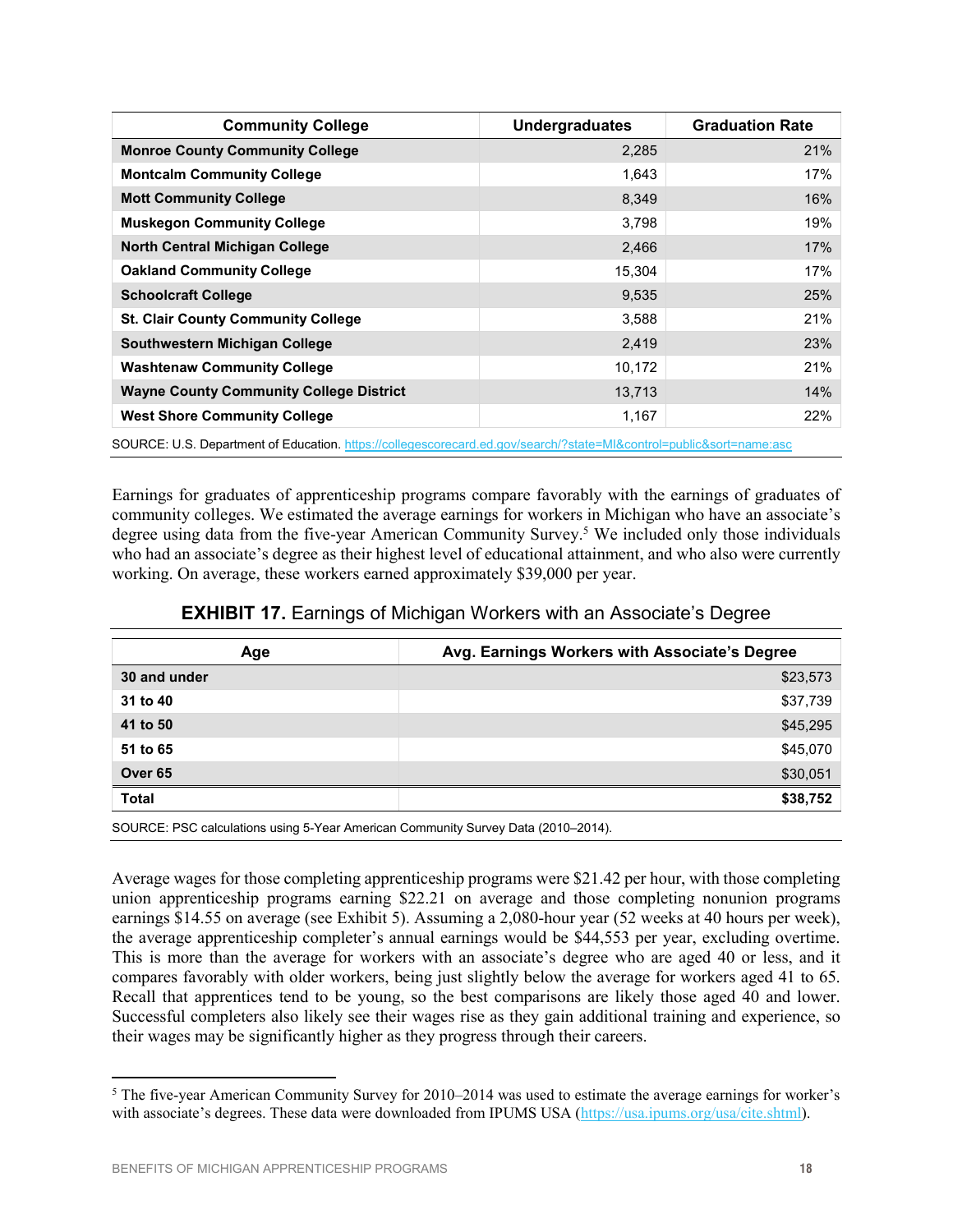It is possible that many of those who complete apprenticeship programs would not have received any postsecondary training if it were not for their apprenticeship opportunity—meaning that workers with an associate's degree might not be the best comparison population. For these workers, high-school graduates are the best comparison population. In 2014, the average wage for workers with a high-school degree as the highest level of education attainment was \$28,565, so for this cohort apprenticeship programs lead to a substantial increase in earnings.

Taken in total, apprenticeship programs fare very well when compared with community colleges. The cost of community colleges, which is absorbed by taxpayers and students, averages just over \$11,000 per year per student, while the costs of apprenticeship programs are borne by private employers and employees (for union programs). Participants in apprenticeship programs are earning a full-time wage while they are being trained. The completion rate of apprenticeship programs exceeds the average for most community colleges. Finally, the exit wage for apprentices is significantly higher than for younger workers with an associate's degree and for those workers with just a high school diploma.

## *Mathematica Study*

In 2012, Mathematica Policy Research, a highly respected research and evaluation firm, completed an indepth study of registered apprenticeship programs in ten states for the U.S. Department of Labor (Reed, et. al. 2012). The states were Florida, Georgia, Iowa, Kentucky, Maryland, Missouri, New Jersey, Ohio, Pennsylvania, and Texas. While Michigan was not included in the study, many of the results are likely applicable in a general sense. The study addressed four questions, the first two of which apply to this report:<sup>6</sup>

- 1. Are registered apprenticeships effective in raising the annual earnings of employment of participants?
- 2. Do the total societal benefits of registered apprenticeships outweigh the costs?

The findings of the Mathematica study are consistent with the findings of this research. The study found that earnings of apprenticeship participants were significantly high er than the earnings of nonparticipants. This was true even when those who did not complete the program were included in the estimates. When the estimates were restricted to those who successfully completed the program, Mathematica found the estimated lifetime career earnings to be \$240,037 more than similar nonparticipants. Including benefits, increased this differential to \$301,533.

Mathematica also found a significant benefit of these programs to society as a whole. They found the net societal benefit of a worker participating in an apprenticeship program calculated over a 36-year career to be \$124,057 on average. These estimates include the societal benefits resulting from higher worker productivity and the reduced use of unemployment insurance and social welfare programs.

# *Nonregistered Apprenticeship Programs*

This report has presented findings on registered apprenticeship programs. As noted earlier, all union apprenticeship programs are registered, and many nonunion programs are registered. It is difficult to know how many nonregistered apprenticeship programs are in Michigan, and the extent to which these programs represent a meaningful alternative to developing middle skills in the construction trades.

While little data on nonregistered apprenticeship programs exists, the evidence that does suggests these programs are limited. First, there are strong incentives to register an apprenticeship program. The DOL provides technical assistance and assists with the marketing of registered programs. As noted earlier,

 $\overline{a}$ <sup>6</sup> The other two questions looked at the experiences of women and strategies to promote their success in programs, and the differences in how states administered programs.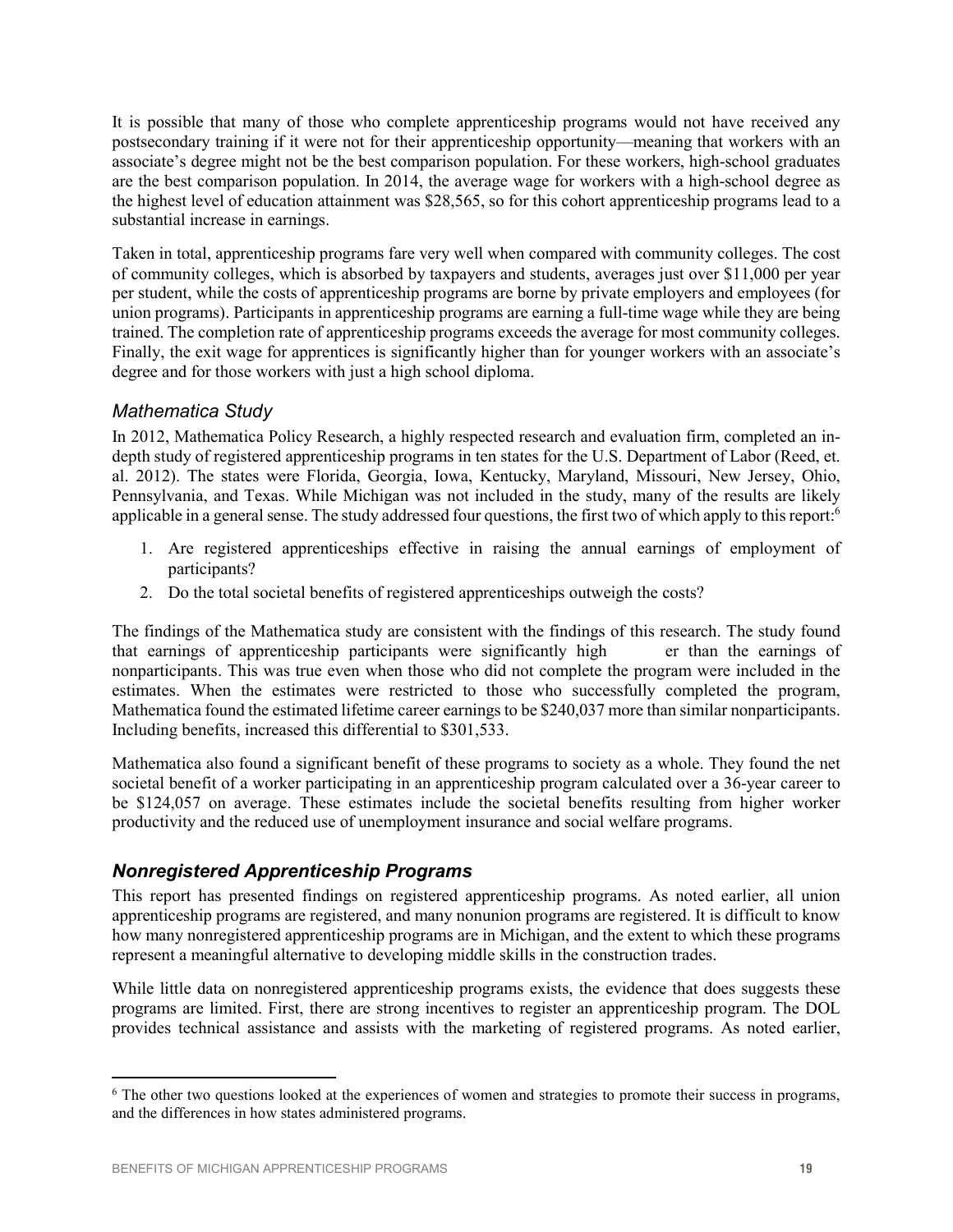registering an apprenticeship program makes those workers eligible to work on federal Davis-Bacon projects.

Many apprenticeship programs are financed out of trust funds. The Employee Retirement Security Act of 1974 (ERISA) has provisions covering these trust funds. Most collectively bargained trust funds are covered by ERISA because the Labor-Management Relations Act requires that the expenses of any joint labor/management apprenticeship committee be defrayed out of monies placed in a separate fund (DOL 2016). Nonunion multiemployer efforts may also use trust funds to manage funds used to provide training. Since these trust funds are nonprofit entities, they are required to file a 990 tax return with the Internal Revenue Service. Nonprofit tax returns are public information, so they provide a potential source of evidence for apprenticeship programs. An examination of 990 data for 2014 shows 44 Michigan union trust funds with revenues greater than zero, and these trust funds had total revenues of \$42.6 million.<sup>7</sup> This compares to four nonunion trust funds with revenues of just \$2.6 million. Therefore, if there is a significant presence of nonregistered apprenticeships in Michigan, little of the activity is funded through trust funds.

Established in 1996, the National Center for Construction Education Research (NCCER) provides training for the construction industry. The nonprofit organization develops construction training curricula, accredits training programs, and develops assessments with portable credentials (NCCER 2016). The NCCER is a resource used by nonunion contracting firms to provide training. The NCCER's website lists ten organizations in Michigan accredited by the NCCER to provide training. Five of these organizations are in the Grand Rapids metropolitan area, while the remaining organizations are in Madison Heights, Midland, DeWitt, Rosebush, and Grayling. Three of the ten organizations also show up in the RAPIDS data, with 697 registered apprentices in total.

Given the limited data, it is difficult to make assessments about the overall scope of unregistered apprenticeship training in Michigan. The NCCER data does show some unregistered activity occurring, and a concentration, at least in terms of sponsors, occurring in West Michigan. However, the scope appears small. For perspective on the number of employers, there are ten NCCER training sponsors in Michigan and 569 training sponsors in the RAPIDS data. Of course, the relative size of the sponsors is unknown, but the small number combined with the limited 990 tax return data suggests that unregistered apprenticeship activity in Michigan is quite limited.

# *Conclusion*

Registered apprenticeship programs help develop a skilled workforce in valuable ways. The completion rate for these programs is higher than those for most Michigan community colleges. Graduates of apprenticeship programs see a significant boost in earnings, and national estimates indicate lifetime earnings of graduates increase by over \$300,000.

Both union and nonunion employers sponsor apprenticeship programs, though economic theory suggests there are some disincentives to nonunionized employers investing in general training. An examination of apprenticeship data for Michigan suggests that union programs are more widespread and more successful. Union programs make up 80 percent of the 31,703 registered apprenticeships in the RAPIDS data. Apprentices are significantly more likely to complete a union program with a union completion rate of 41 percent compared to 20 percent for nonunion programs. Union programs train 90 percent of all female apprentices and 87 percent of all minority apprentices. Finally, union apprentices who successfully completed their program saw a larger increase in their wages (53 percent compared to 30 percent) and had higher overall wages upon completing the program (\$22.21 per hour compared to \$14.55).

 $\overline{a}$ <sup>7</sup> The 990 data were provided by Dale Belman, a professor in the School of Labor and Industrial Relations and the Department of Economics at Michigan State University.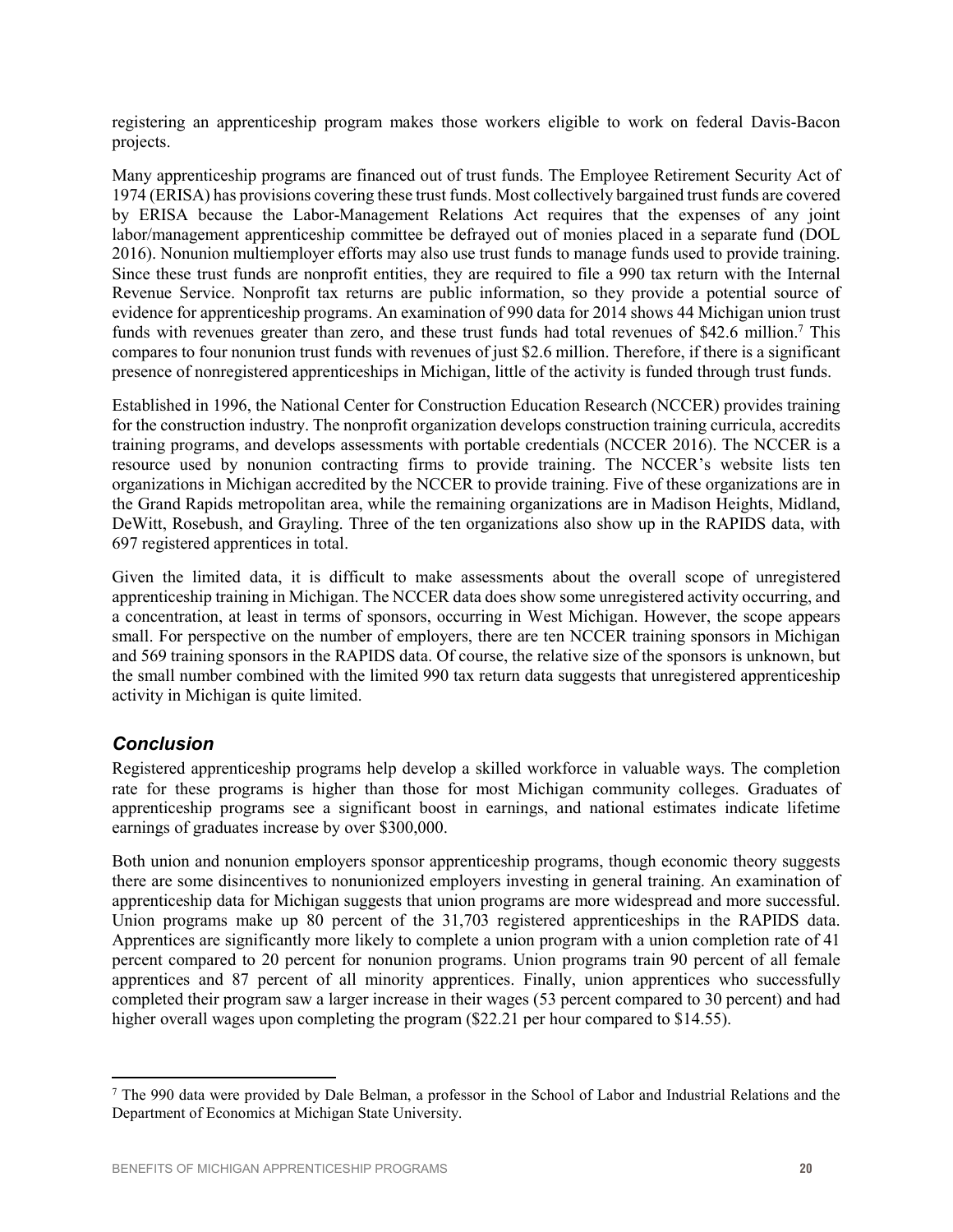- Boilermakers National Apprenticeship Program (BNAP). n.d. "Great Lakes Area Apprenticeship Local Lodge Locations." *Boilermakers National Apprenticeship Program.* Accessed: November 4, 2016. http://bnap.com/great-lakes-area/
- Bureau of Labor Market Initiatives, Department of Technology, Management & Budget. September 2013. *Michigan Veterans: A Workforce Study*. State of Michigan, Department of Management and Budget. Accessed: April 12, 2016. https://www.michigan.gov/documents/wda/Veteran\_Study\_Final\_432176\_7.pdf
- Ehrenberg, Ronald G. and Robert S. Smith. 1988. *Modern Labor Economics: Theory and Public Policy*. Scott Foresman and Company.
- Greater Michigan Plumbing and Mechanical Contractors Association, Inc. 2015. *2015 Construction Career Manual*.
- Michigan Workforce Development Agency. 2016. *Activities Classification Structure Data Tables – 2014-2015*. Accessed: April 21, 2016. http://www.michigancc.net/acs/dt2015/
- National Center for Construction Education and Research. 2016. *About NCCER*. Accessed: April 29, 2016. http://www.nccer.org/new-to-nccer
- Reed, Debbie, Albert Yung-Hsu Liu, Rebecca Kleinman, Annalisa Mastri, Davin Reed, Samina Sattar, and Jessica Ziegler. July 25, 2012. *An Effectiveness Assessment and Cost-Benefit Analysis of Registered Apprenticeship Programs in 10 States*. Mathematica Policy Research.
- Ruggles, Steven, Katie Genadek, Ronald Goeken, Josiah Grover, and Matthew Sobek. 2015. *Integrated Public Use Microdata Series: Version 6.0* [Machine-readable database]. Minneapolis: University of Minnesota.
- Social Policy Research. June 2014. *Stackable Credentials*. Accessed: April 27, 2016. https://www.doleta.gov/regions/reg03/Pages/YouthForum2014/StackableCredentialsforY outh.pdf
- U.S. Bureau of the Census. 2016. *Quick Facts: Michigan.* Accessed: April 12, 2016. http://www.census.gov/quickfacts/table/PST045215/26
- U.S. Department of Education. 2016. *College Scorecard.* Accessed: April 21, 2016. https://collegescorecard.ed.gov/search/?state=MI&control=public&sort=name:asc
- U.S. Department of Labor. Summer 2013. *Apprenticeship: Earn While You Learn*. Accessed: April 11, 2016. http://www.bls.gov/careeroutlook/2013/summer/art01.pdf
- U.S. Department of Labor. January 28, 2014. *Apprenticeship 101: Earn While You Learn*. Accessed: April 11, 2016. http://blog.dol.gov/2014/01/28/apprenticeship-101-earn-whileyou-learn/
- U.S. Department of Labor. 2016. *Apprenticeship USA: Data and Statistics*. Accessed: April 24, 2016. https://doleta.gov/oa/data\_statistics.cfm
- U.S. Department of Labor. 2016b. *Apprenticeships: Frequently Asked Questions*. Accessed: April 11, 2016. https://www.dol.gov/featured/apprenticeship/faqs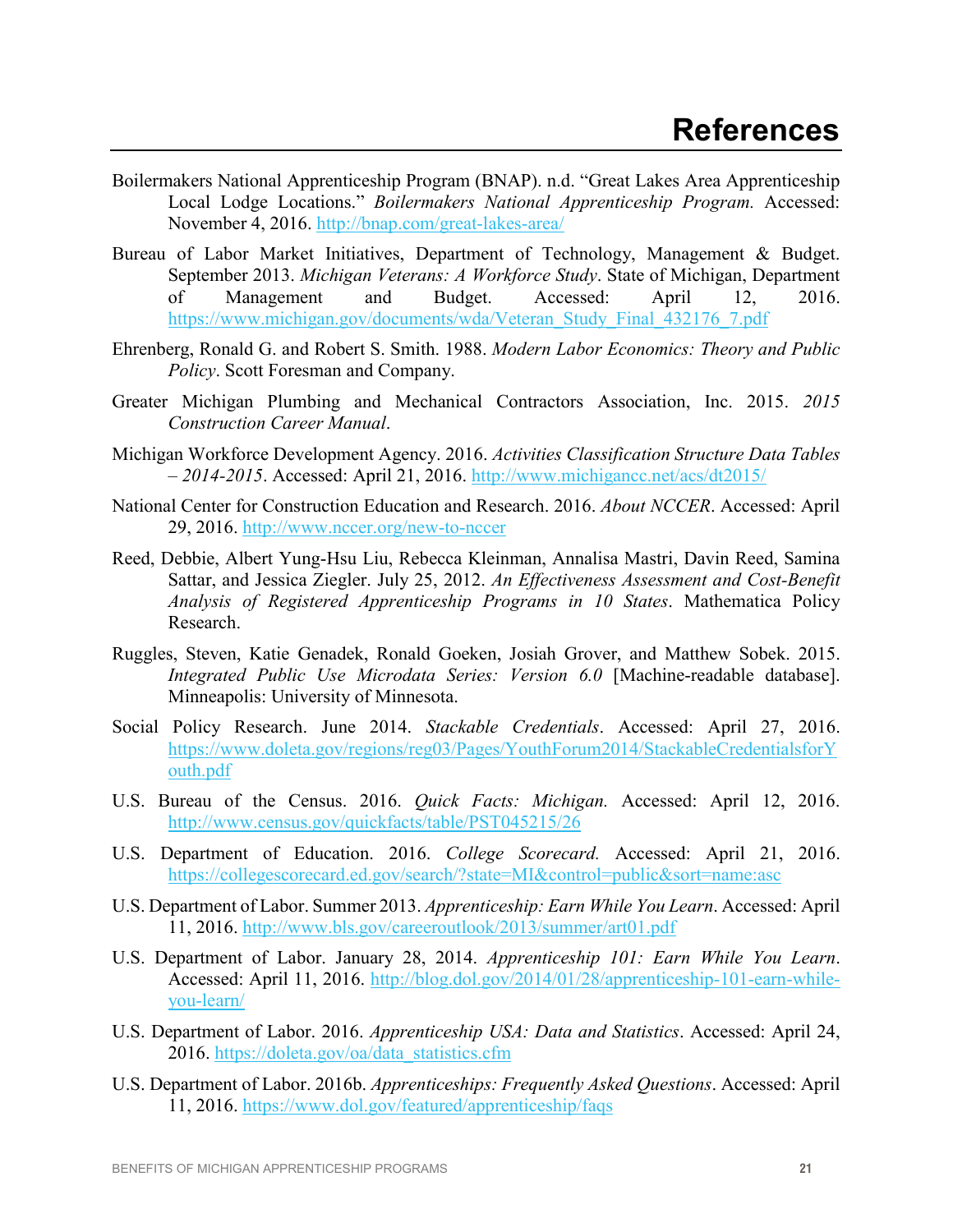- U.S. Department of Labor. 2016c. *Wage and Hour Division: Davis-Bacon and Related Acts Frequently Asked Questions*. Accessed: April 24, 2016. http://www.dol.gov/whd/programs/dbra/faqs/trainees.htm
- U.S. Department of Labor. 2016d. *Apprenticeship and Training Plans*. Accessed: April 25, 2016. http://www.dol.gov/ebsa/apprenticeshipplans.html
- Washington State Department of Labor and Industries. 2016. *History of Apprenticeship*. Accessed: April 27, 2016. http://www.lni.wa.gov/TradesLicensing/Apprenticeship/About/History/
- Workforce Intelligence Network. 2015. *Middle-Skills Jobs: The Importance of Postsecondary Training to Economic Success*. Accessed: April 21, 2016. http://www.win-semich.org/wpcontent/uploads/2015/04/Research-Brief\_Middle-Skills-3.pdf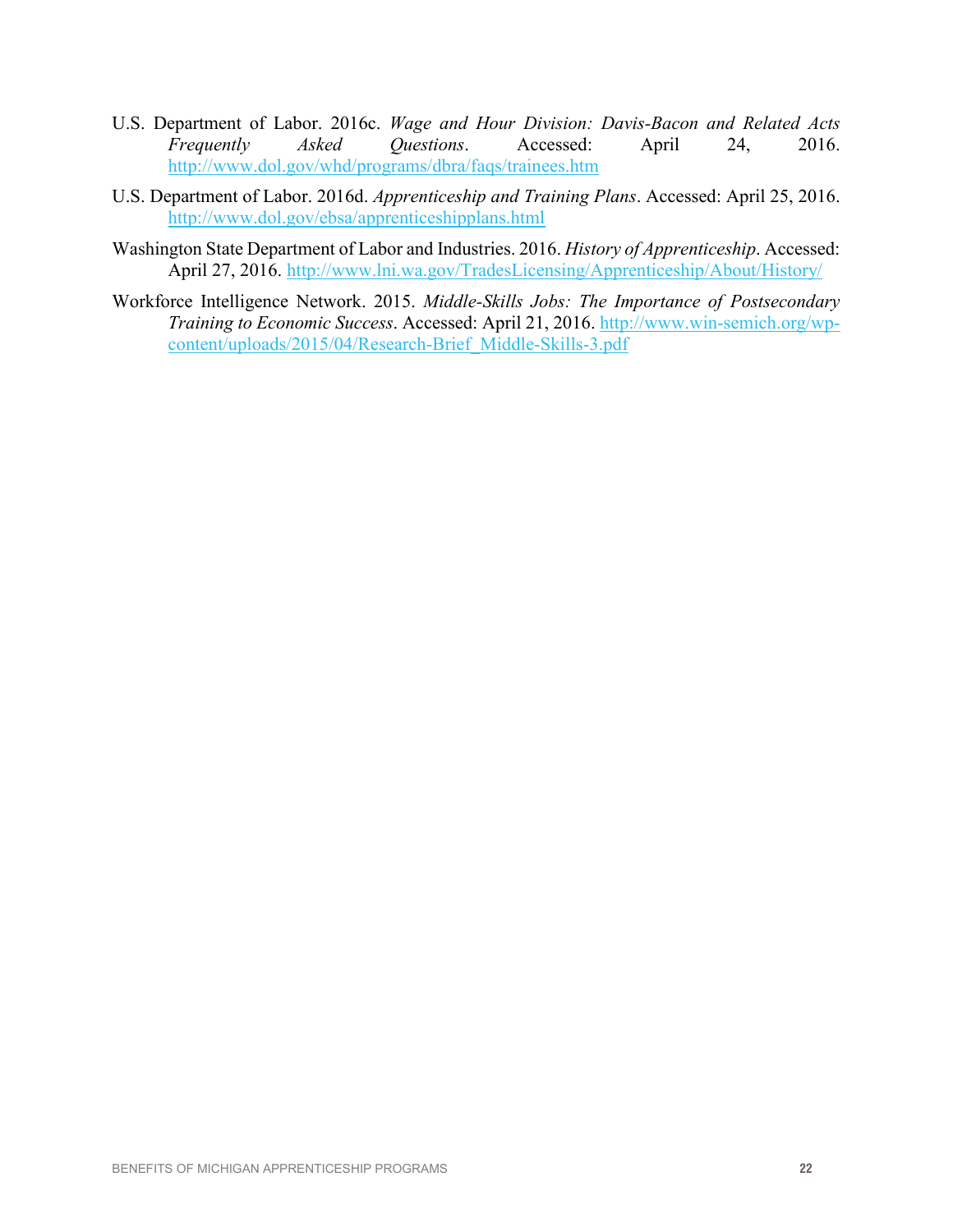|                                            | <b>All Apprenticeships</b>           |           |                                      | <b>Union Apprenticeships</b> |                                      | <b>Nonunion Apprenticeships</b> |  |
|--------------------------------------------|--------------------------------------|-----------|--------------------------------------|------------------------------|--------------------------------------|---------------------------------|--|
| <b>Occupation</b>                          | <b>Total No Longer</b><br>in Program | % Success | <b>Total No Longer</b><br>in Program | % Success                    | <b>Total No Longer</b><br>in Program | % Success                       |  |
| <b>Electrician</b>                         | 4,901                                | 45.4%     | 2,350                                | 70.9%                        | 2,551                                | 22.0%                           |  |
| <b>Construction Craft Laborer *</b>        | 3,584                                | 4.6%      | 3,563                                | 4.4%                         | 21                                   | 33.3%                           |  |
| <b>Carpenter</b>                           | 3,337                                | 30.4%     | 3,137                                | 31.6%                        | 200                                  | 11.5%                           |  |
| <b>Roofer</b>                              | 1,827                                | 20.2%     | 1,779                                | 20.1%                        | 48                                   | 25.0%                           |  |
| <b>Pipe Fitter (Construction)</b>          | 1,665                                | 69.6%     | 1,521                                | 72.7%                        | 144                                  | 36.8%                           |  |
| <b>Sheet Metal Worker</b>                  | 1,003                                | 58.5%     | 830                                  | 64.8%                        | 173                                  | 28.3%                           |  |
| <b>Plumber</b>                             | 779                                  | 48.4%     | 411                                  | 75.2%                        | 368                                  | 18.5%                           |  |
| <b>Millwright</b>                          | 675                                  | 70.4%     | 667                                  | 70.6%                        | 8                                    | 50.0%                           |  |
| <b>Structural Steel/Ironworker</b>         | 629                                  | 58.2%     | 626                                  | 58.5%                        | 3                                    | 0.0%                            |  |
| <b>Painter (Construction)</b>              | 548                                  | 29.0%     | 543                                  | 28.9%                        | 5                                    | 40.0%                           |  |
| <b>Bricklayer (Construction)</b>           | 476                                  | 41.0%     | 458                                  | 42.4%                        | 18                                   | 5.6%                            |  |
| <b>Floor Layer</b>                         | 398                                  | 23.4%     | 349                                  | 21.8%                        | 49                                   | 34.7%                           |  |
| <b>Pipe Fitter-Sprinkler Fitter</b>        | 378                                  | 39.2%     | 172                                  | 55.2%                        | 206                                  | 25.7%                           |  |
| <b>Elevator Constructor Mechanic</b>       | 316                                  | 63.3%     | 312                                  | 64.1%                        | 4                                    | 0.0%                            |  |
| <b>Line Erector</b>                        | 306                                  | 79.7%     | 306                                  | 79.7%                        | $\overline{\phantom{a}}$             | N/A                             |  |
| <b>Operating Engineer</b>                  | 296                                  | 60.1%     | 296                                  | 60.1%                        |                                      | N/A                             |  |
| <b>Residential Electrician</b>             | 251                                  | 31.5%     | 246                                  | 31.7%                        | 5                                    | 20.0%                           |  |
| <b>Tree Trimmer (Line Clear)</b>           | 236                                  | 64.4%     | 236                                  | 64.4%                        |                                      | N/A                             |  |
| <b>Heating and Air-Cond. Inst-</b><br>Serv | 222                                  | 51.8%     | 135                                  | 73.3%                        | 87                                   | 18.4%                           |  |
| <b>Insulation Worker</b>                   | 220                                  | 31.8%     | 110                                  | 56.4%                        | 110                                  | 7.3%                            |  |

# **EXHIBIT A1.** Completion Rate of Apprenticeship Programs by Occupation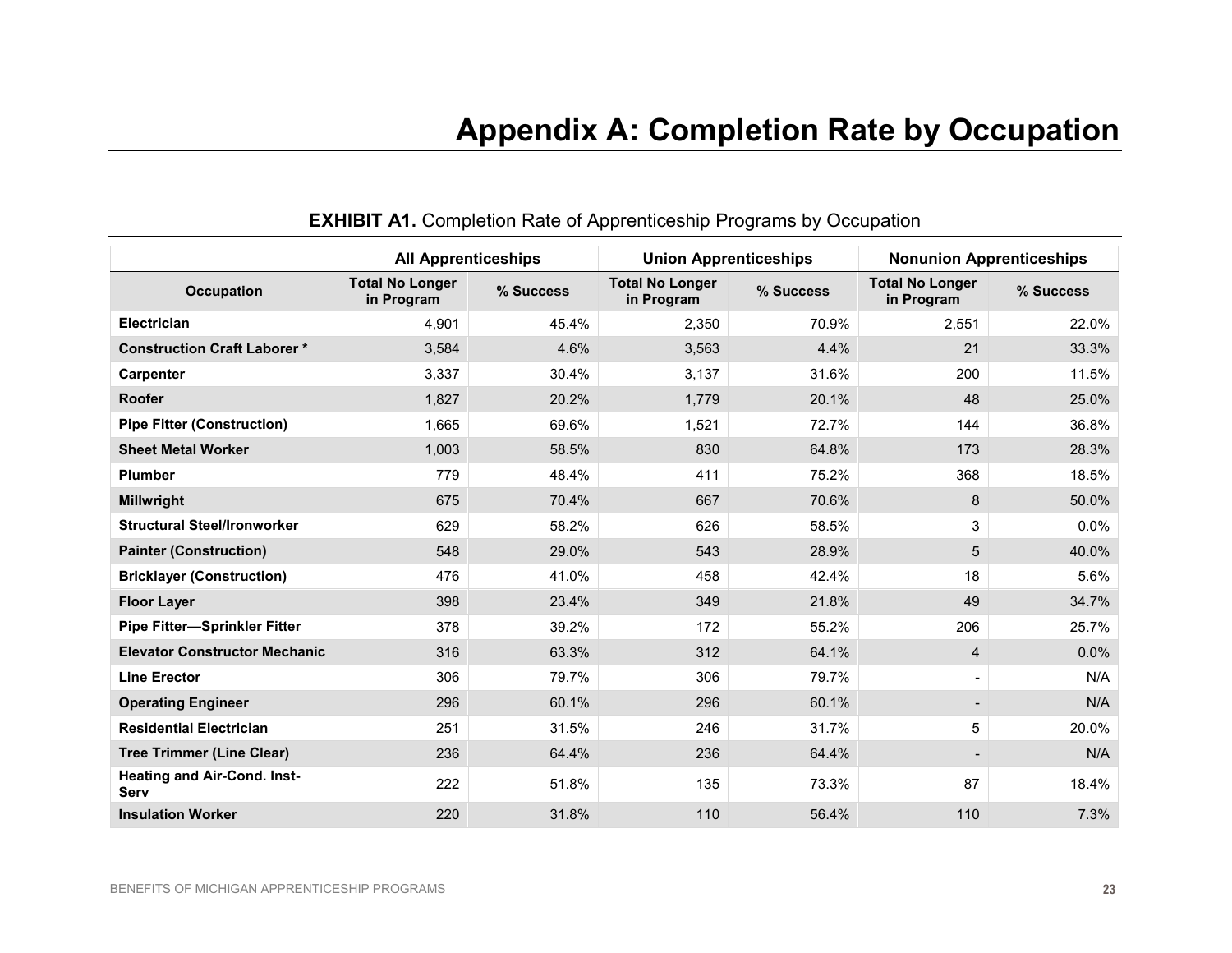|                                   | <b>All Apprenticeships</b> |       |        | <b>Union Apprenticeships</b> |                          | <b>Nonunion Apprenticeships</b> |  |
|-----------------------------------|----------------------------|-------|--------|------------------------------|--------------------------|---------------------------------|--|
| <b>Ornamental Iron Worker</b>     | 211                        | 45.5% | 211    | 45.5%                        | $\overline{\phantom{0}}$ | N/A                             |  |
| <b>Cement Mason</b>               | 209                        | 24.4% | 205    | 24.9%                        | $\overline{4}$           | 0.0%                            |  |
| <b>Glazier</b>                    | 194                        | 71.1% | 193    | 71.5%                        | 1                        | $0.0\%$                         |  |
| <b>Pipe Coverer and Insulator</b> | 116                        | 77.6% | 116    | 77.6%                        |                          | N/A                             |  |
| <b>Drywall Applicator</b>         | 111                        | 36.0% | 84     | 31.0%                        | 27                       | 51.9%                           |  |
| Tuckpointer, Cleaner, Caulker     | 91                         | 30.8% | 81     | 34.6%                        | 10                       | $0.0\%$                         |  |
| <b>Reinforcing Metal Worker</b>   | 89                         | 28.1% | 89     | 28.1%                        | $\overline{\phantom{a}}$ | N/A                             |  |
| <b>Tile Finisher</b>              | 84                         | 8.3%  | 57     | 8.8%                         | 27                       | 7.4%                            |  |
| <b>Stationary Engineer</b>        | 77                         | 36.4% | 77     | 36.4%                        | $\overline{\phantom{a}}$ | N/A                             |  |
| <b>Tile Setter</b>                | 73                         | 32.9% | 43     | 23.3%                        | 30                       | 46.7%                           |  |
| <b>Assembler, Metal Building</b>  | 72                         | 62.5% | 72     | 62.5%                        | $\overline{\phantom{a}}$ | N/A                             |  |
| <b>Plasterer</b>                  | 58                         | 24.1% | 14     | 14.3%                        | 44                       | 27.3%                           |  |
| <b>Residential Carpenter</b>      | 48                         | 10.4% |        | N/A                          | 48                       | 10.4%                           |  |
| <b>Rigger</b>                     | 47                         | 55.3% | 47     | 55.3%                        | $\overline{\phantom{a}}$ | N/A                             |  |
| <b>All Other</b>                  | 120                        | 34.2% | 63     | 28.6%                        | 57                       | 40.4%                           |  |
| Total                             | 23,647                     | 38.2% | 19,399 | 41.7%                        | 4,248                    | 22.2%                           |  |

SOURCE: PSC calculations using RAPIDS data.

\*Laborer apprentices often transfer into higher paying apprentice trade programs, so the completion rate for laborer apprentice programs is understated. Data provided by the union for 2011 to 2015 showed an average completion rate of approximately 9 percent.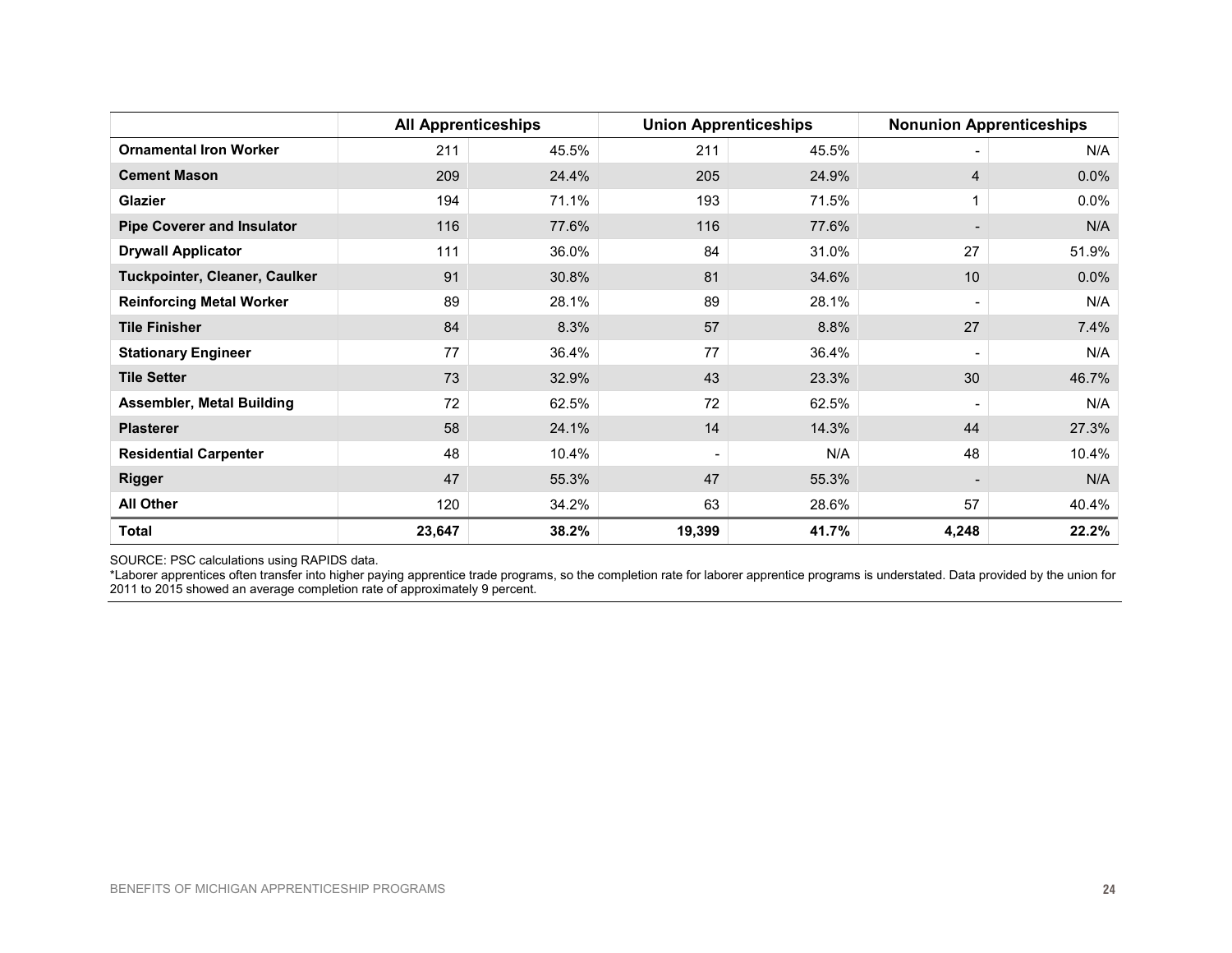The analysis contained in the main body of the report used apprenticeship data for Michigan. These data do not include boilermakers because these apprenticeships are conducted through the Boilermakers National Apprenticeship Program (BNAP).<sup>8</sup> BNAP provides apprenticeships for Michigan boilermakers through the Great Lakes Area Boilermakers Joint Apprenticeship Committee, which trains apprentices from Illinois, Indiana, Michigan, Minnesota, Missouri, North Dakota, Ohio, and Wisconsin (BNAP n.d.).

While Michigan-specific data were not available, over 3,000 apprenticeships provided by the Great Lakes Area Boilermakers Joint Apprenticeship Committee were identified in the national RAPIDS data, and these data likely include the Michigan boilermaker apprentices. <sup>9</sup> The RAPIDS data had 3,270 boilermaker apprenticeships starting between 2000 and 2014. Since these all represent apprenticeships provided through the Great Lakes Area Boilermakers Joint Apprenticeship Committee, they are all union apprenticeships. The apprenticeships, organized by start year, are contained in Exhibit B1.

| <b>Start Year</b> | Union |
|-------------------|-------|
| 2000              | 411   |
| 2001              | 215   |
| 2002              | 211   |
| 2003              | 161   |
| 2004              | 122   |
| 2005              | 292   |
| 2006              | 270   |
| 2007              | 361   |
| 2008              | 433   |
| 2009              | 101   |
| 2010              | 131   |
| 2011              | 116   |
| 2012              | 84    |
| 2013              | 183   |
| 2014              | 179   |
| Avg.              | 218   |
| Total             | 3,270 |

## **EXHIBIT B1.** Great Lakes Boilermaker Apprenticeships by Start Year

SOURCE: PSC calculations using RAPIDS data.

 $\overline{a}$ 

The successful completion rate for boilermakers was 62 percent, significantly higher than the average completion rate of 42 percent for all Michigan apprentices. BNAP apprentices in this dataset had an average starting wage of \$20.72 compared to an average starting wage of \$14.55 for all Michigan apprentices. The average ending wage for boilermakers who successfully completed the apprenticeship program was \$28.33,

<sup>8</sup> Boilermakers assemble, install, and repair boilers, closed vats, and other large vessels or containers that hold liquids or gases.

<sup>9</sup> The boilermaker data was extracted from the RAPIDS data by Cihan Bilginsoy, Professor of Economics at the University of Utah.